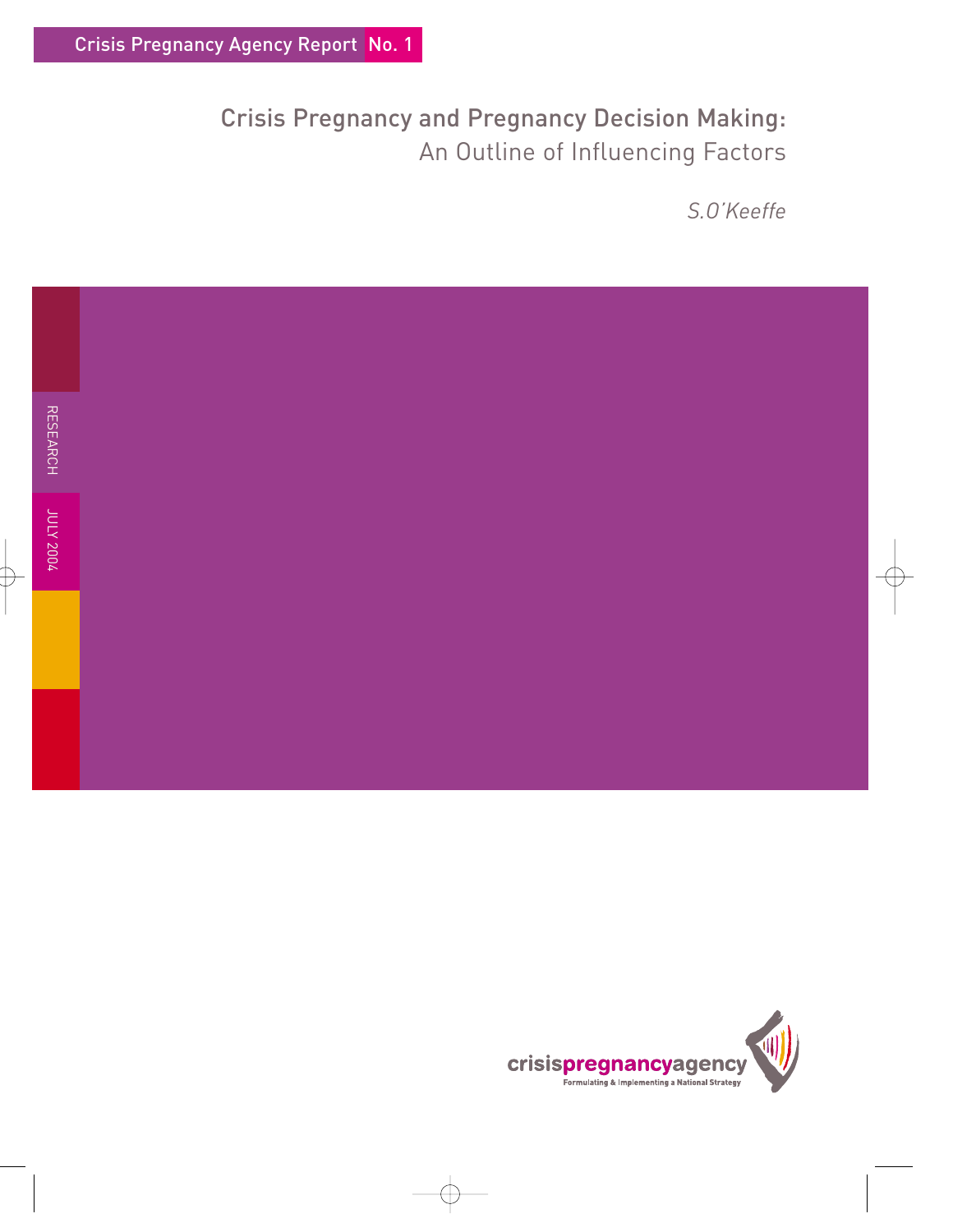# TABLE OF CONTENTS

| 1.0 | Introduction                                     |                                                                  |                                                           |    |  |  |  |
|-----|--------------------------------------------------|------------------------------------------------------------------|-----------------------------------------------------------|----|--|--|--|
|     | 1.1                                              | Aims of document                                                 |                                                           |    |  |  |  |
|     | 1.2                                              | Function of document                                             |                                                           |    |  |  |  |
|     | 1.3                                              | Structure of document                                            |                                                           |    |  |  |  |
|     | $1.4 -$                                          | Methodological approach                                          |                                                           |    |  |  |  |
|     | 1.5                                              |                                                                  | Crisis pregnancy in Ireland: births, abortion, adoption   |    |  |  |  |
|     |                                                  |                                                                  | and contraceptive practice                                |    |  |  |  |
|     |                                                  | 1.5.1                                                            | <b>Births</b>                                             | 4  |  |  |  |
|     |                                                  | 1.5.2                                                            | Abortion                                                  | 4  |  |  |  |
|     |                                                  |                                                                  | 1.5.3 Adoption                                            | 5  |  |  |  |
|     |                                                  | 1.5.4                                                            | Contraceptive behaviour                                   | 5  |  |  |  |
| 2.0 | Crisis pregnancy: causes and influencing factors |                                                                  |                                                           |    |  |  |  |
|     | Psychological factors<br>2.1                     |                                                                  |                                                           |    |  |  |  |
|     |                                                  | 2.1.1                                                            | Age-related risk factors associated with crisis pregnancy | 11 |  |  |  |
|     |                                                  | 2.1.2                                                            | Knowledge                                                 | 13 |  |  |  |
|     |                                                  | 2.1.3                                                            | Attitudes and intention                                   | 14 |  |  |  |
|     |                                                  | 2.1.4                                                            | Self-efficacy, life skills and negotiating skills         | 16 |  |  |  |
|     |                                                  | 2.1.5                                                            | Thought processes                                         | 16 |  |  |  |
|     | 2.2                                              | Relationship factors                                             |                                                           |    |  |  |  |
|     |                                                  | 2.3<br>Situational factors and service level factors             |                                                           |    |  |  |  |
|     |                                                  | 2.3.1                                                            | Alcohol                                                   | 20 |  |  |  |
|     |                                                  | 2.3.2                                                            | Spontaneity of sex                                        | 20 |  |  |  |
|     |                                                  | 2.3.3                                                            | Technical failure                                         | 21 |  |  |  |
|     |                                                  | 2.3.4                                                            | Service level factors: accessibility of contraception     | 21 |  |  |  |
|     | 2.4                                              | Contextual factors: parents, peers and gender and societal norms |                                                           | 22 |  |  |  |
|     |                                                  | 2.4.1                                                            | Parental attitudes and communication                      | 22 |  |  |  |
|     |                                                  | 2.4.2                                                            | Peers                                                     | 23 |  |  |  |
|     |                                                  | 2.4.3                                                            | Gender and societal norms                                 | 23 |  |  |  |
|     | 2.5                                              |                                                                  | Theoretical models                                        | 24 |  |  |  |
| 3.0 |                                                  | Women and crisis pregnancy - decision making                     |                                                           |    |  |  |  |
|     | 3.1                                              | Decision to have an abortion                                     |                                                           |    |  |  |  |
|     | 3.2                                              | Decision to have an adoption                                     |                                                           |    |  |  |  |
|     | 3.3 <sup>°</sup>                                 |                                                                  | Decision to keep the baby                                 | 29 |  |  |  |
| 4.0 | <b>Conclusions and recommendations</b>           |                                                                  |                                                           |    |  |  |  |
|     | 4.1                                              | Research Gap                                                     |                                                           |    |  |  |  |
|     | 4.2                                              |                                                                  | Implications for action                                   | 32 |  |  |  |
|     | References                                       |                                                                  |                                                           |    |  |  |  |
|     |                                                  |                                                                  |                                                           |    |  |  |  |

#### *Acknowledgements*

This paper was prepared by Dr. Stephanie O' Keeffe, Research Officer, Crisis Pregnancy Agency (CPA). Stephanie would like to thank members of the CPA and members of the CPA research sub group for comments on earlier drafts of this document.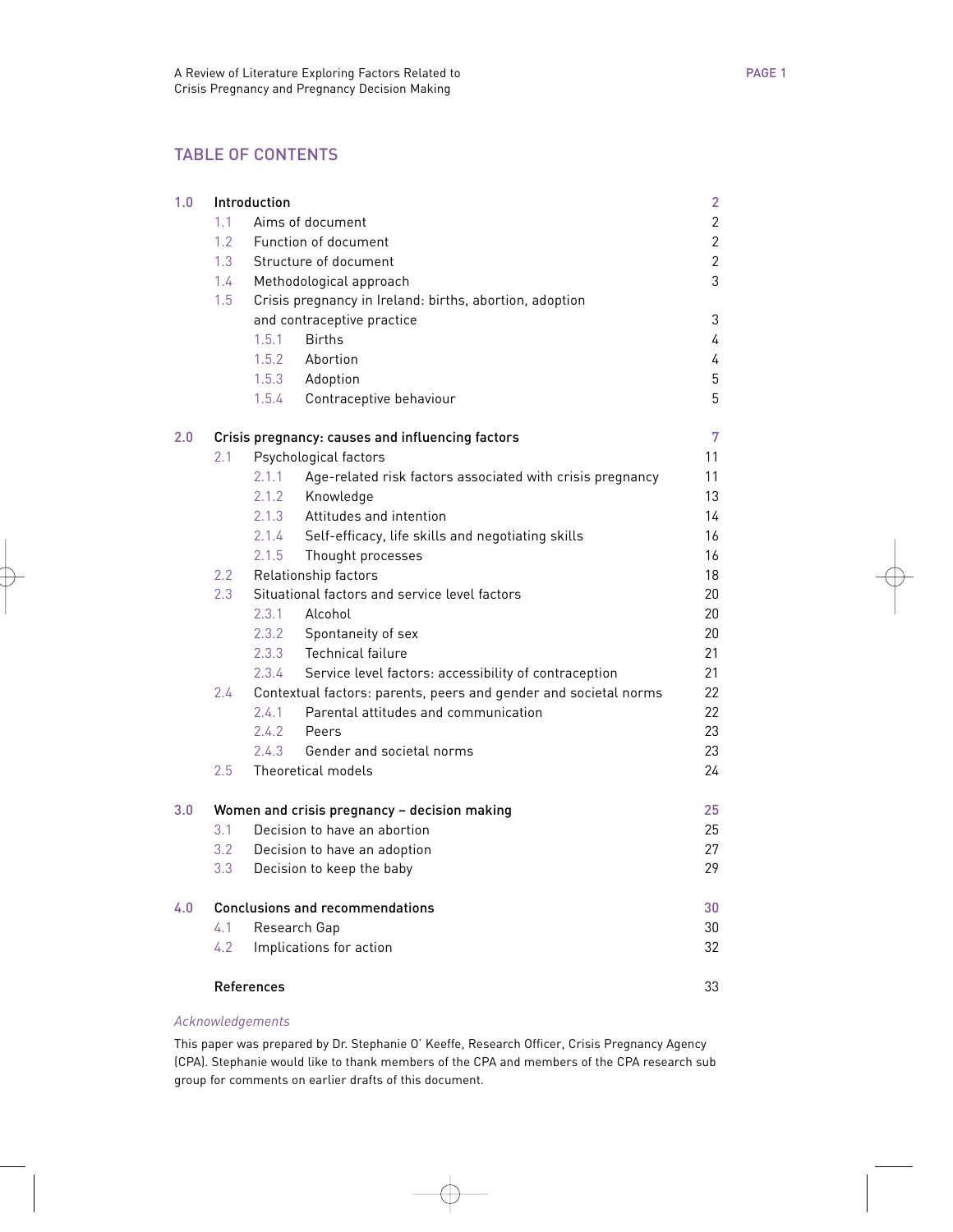# 1.0 Introduction

#### 1.1 Aims of document

This document aims to review research literature in order to:

- outline and describe the factors that have been demonstrated to affect the level and incidence of crisis pregnancy
- examine the factors that affect a woman's decision when faced with a crisis pregnancy.

It is expected that solutions to the problem of crisis pregnancy will be suggested by each of the factors identified. It is important to note that this document does not aim to review all of the literature in the field of crisis pregnancy; rather it aims to describe the range of factors commonly identified in the literature and to illustrate these factors with examples from research findings.

#### 1.2 Function of document

This document serves a number of functions. These include:

- To provide a working document as a basis for debate, consultation and action. This will be achieved by describing and structuring our knowledge in the area, and opening up the complexity of the field by specifically addressing how contributory factors interrelate in the lives of women and their partners.
- To generate a comprehensive representation of the causes of, and factors related to crisis pregnancy, so as to develop effective interventions that accurately reflect the reality of crisis pregnancy.
- To inform the development of a theoretical and conceptual framework, through consultation, from which crisis pregnancy can be addressed and understood more coherently. This will involve exploring our assumptions about sexual behaviour and pregnancy decision making.
- To explore the relative extent to which Irish data contributes to our evidence base and to identify where information gaps exist in the Irish context on both of the above aims. Gaps in our evidence base, or uncertainties as to how data from other countries translate into the Irish context will feed into the development of the Crisis Pregnancy Agency's research framework.

#### 1.3 Structure of document

This document comprises two main sections:

- The first section attempts to outline key research findings that provide an understanding of the origins of the problem of crisis pregnancy. An understanding of the origins of the problem automatically lends itself to suggestions for prevention.
- The second section of this document deals with the issues women and those close to them confront when faced with the reality of a crisis pregnancy. This section aims to outline the main reasons why women respond differently to crisis pregnancies and how they can be better supported in their chosen course of action.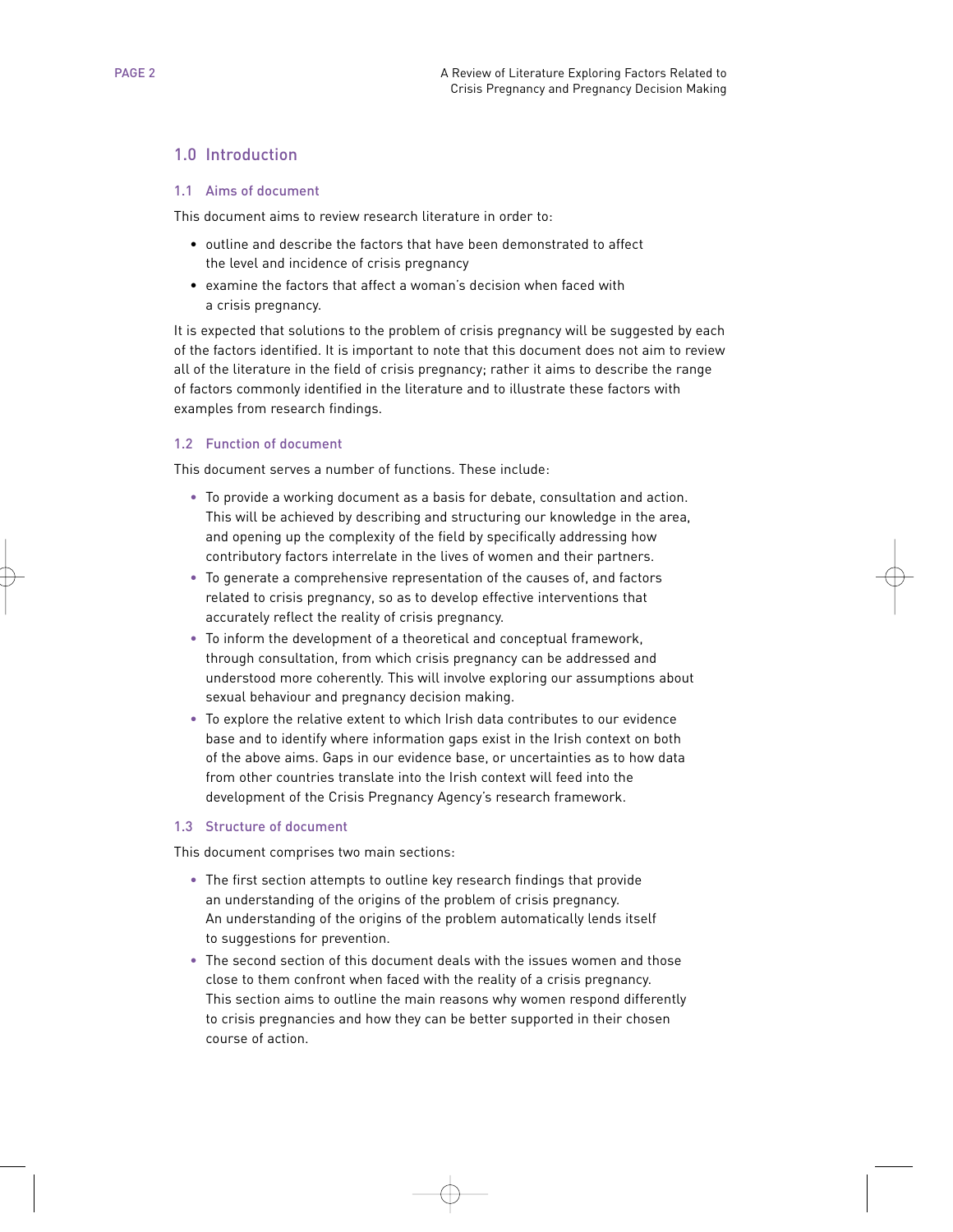### 1.4 Methodological Approach

The research that provided a basis for this overview was collated using numerous data collection methods:

- Literature searches were conducted on electronic databases (e.g. PsychInfo) and university catalogues using terms such as 'crisis pregnancy', 'unplanned pregnancy' and 'unintended pregnancy'.
- In order to access Irish data (especially the grey (unpublished) literature) letters were sent to university departments, government departments, health boards, research institutes and libraries, requesting them to forward research contacts and publication details of any Irish research known to them. Out of 201 letters posted, a total of 53 responses were received. Fifteen contained details of further relevant research contacts and twenty contained details of relevant research papers, reports and other data sources.
- Bibliographies of collated literature were scanned for further references.

The following document is based on a review of these selected reports, papers, book chapters and unpublished documents. It is intended that this document will serve as a 'working' document, to be refined and embellished over time, as new data and research insights develop.

Before the findings are outlined, a brief summary of crisis pregnancy in Ireland will be presented, so as to root research findings in the Irish context.

#### 1.5 Crisis pregnancy in Ireland: births, abortion, adoption and contraceptive practice

The Statutory Instrument under which the Crisis Pregnancy Agency was established defines 'crisis pregnancy' as a "pregnancy which is neither planned nor desired by the woman concerned, and which represents a personal crisis for her". This definition can, on occasion, include women for whom a planned or desired pregnancy develops into a crisis over time due to a change in circumstances. It is interesting to note that the literature on crisis pregnancy does not address this aspect of crisis pregnancy, and deals mainly with pregnancies interpreted as crises from the outset.

An estimate of the number of crisis and unplanned pregnancies is difficult to gauge without nationally representative survey data or data generated from maternity services. Indicators employed to gauge the incidence of crisis pregnancy are inaccurate and of questionable validity. Greene, Joy, Nugent and O'Mahoney (1989) surveyed 100 married and 100 unmarried women in Dublin attending their first antenatal visit. The authors attempted to examine the extent to which pregnancies were planned and unplanned; they also examined contraceptive use. Greene et al. (1989) found that 89% of single women did not plan their pregnancy and 20% of married women did not plan their pregnancy. There was no significant difference in employment or educational levels between planners and non-planners. The authors did not examine the extent to which unplanned pregnancies were experienced as crisis pregnancies.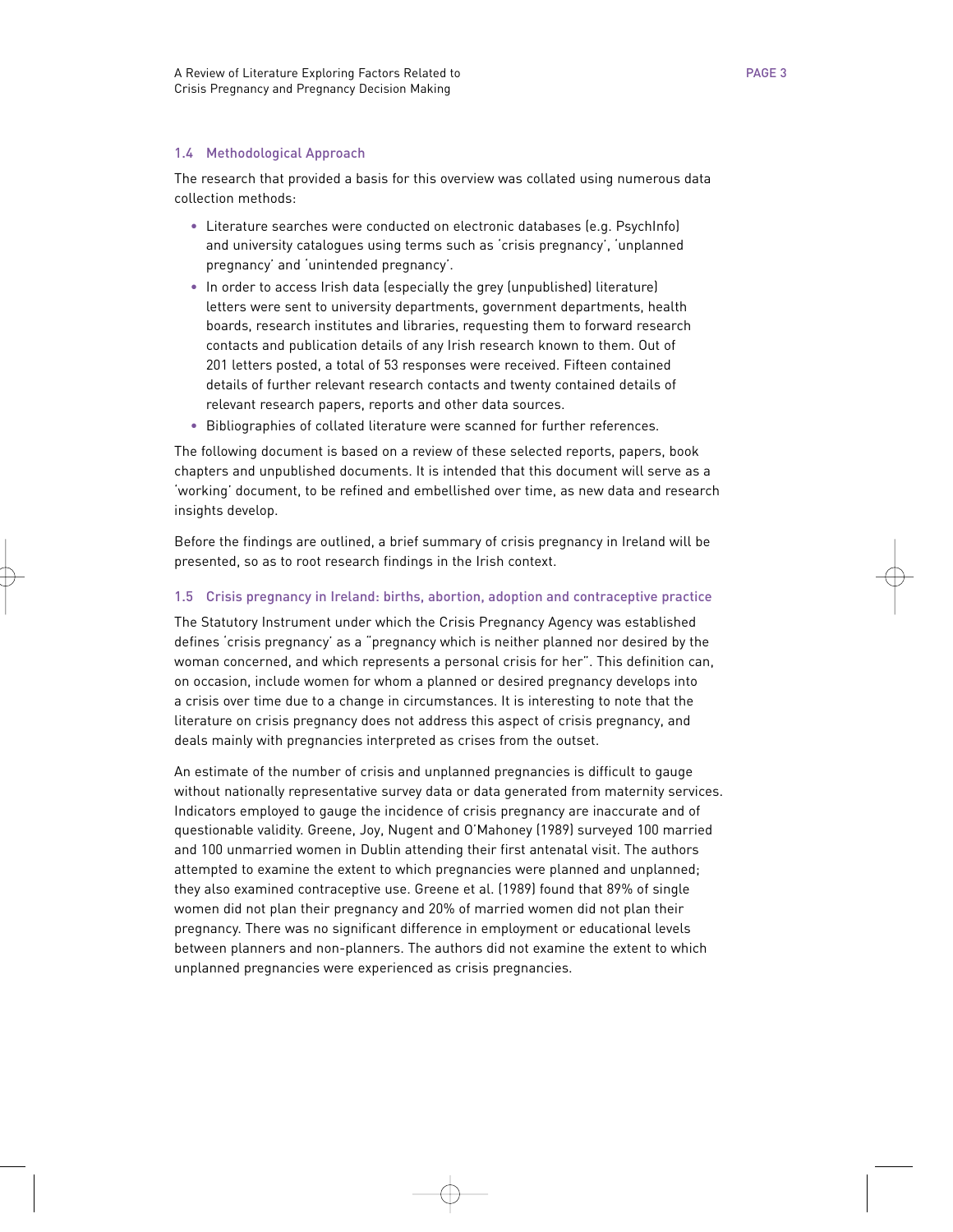It is more common for the number of births outside marriage to be employed as a crude measure of unplanned pregnancies. It is important to recognise that not all unplanned pregnancies are crises, neither are births to unmarried mothers necessarily unplanned or experienced as a crisis. Abortion data from the UK, indicating the number of abortions among women giving Irish addresses, is employed as an arguably more valid measure of crisis pregnancy. Knowledge of the reliability of Irish abortion figures (representing the numbers of women giving Irish addresses in UK abortion clinics) and how they are constructed is poor. Despite these limitations, both of these indicators suggest that the amount of women having unintended and crisis pregnancies is increasing.

# *1.5.1 Births*

The number of births to unmarried mothers is indirectly proportionate to age, meaning that the greater proportion of non-marital births is to women under the age of 25. It is important to stress that births to women in this age group are not necessarily experienced as a crisis. Mahon, Conlon and Dillon (1998) provide an interesting example of these trends. In 1957 there were 1,033 births to women aged under twenty years, but only 26% of these were outside marriage. In 1995 there were 2,482 births to women under twenty years and 95% of these were outside marriage. While the actual number of births had more than doubled, the proportion of non-marital births had increased dramatically. In 2000, 31.2% (17,094) of all births (54,789) were outside marriage.

Fahey and Russell (2001) concluded that the importance of marriage in family formation in Ireland is less dominant and clear cut than it once was. Marriage rates in the Irish Republic have fallen and, as suggested above, much family formation takes place outside marriage. However, it is interesting that recent years have seen a surge in marriage rates with a 23% rise from 1997 to 2000.

# *1.5.2 Abortion*

With respect to abortion data, the number of abortions has also been steadily increasing over time. In 1991 there were 4,154 abortions performed on women in UK clinics who supplied Irish addresses. In 2000 this figure was 6,391.

A consistent trend is that the greatest numbers of abortions occur for women between the ages of 20 and 24 years. In 2001, out of a total of 6,673 abortions 2,402 (36%) were to women within this age range.

The greatest proportion of abortions, with respect to the total number of pregnancies, occurs within the 20-24 age range and to women under twenty years of age. Approximately 22% of all pregnancies within these age ranges in 2000 ended in abortion. This contrasts with 11% of all pregnancies aborted in the 25-29 age range. It is important to point out that this percentage again jumps to 20% of all pregnancies aborted for women aged 45 and over in 2000. These are relatively stable patterns.

Small-scale studies exploring the characteristics of Irish women seeking abortion in the UK reveal fairly consistent patterns (see Dean, Walsh, O'Hare and McLoughlin 1985, Burke 1983 and Walsh 1979). Contrary to popular opinion and media stereotyping, abortion and crisis pregnancy are not experiences specific to unmarried teenagers. Age group and the predominance of urban origins (mainly Dublin and Dun Laoghaire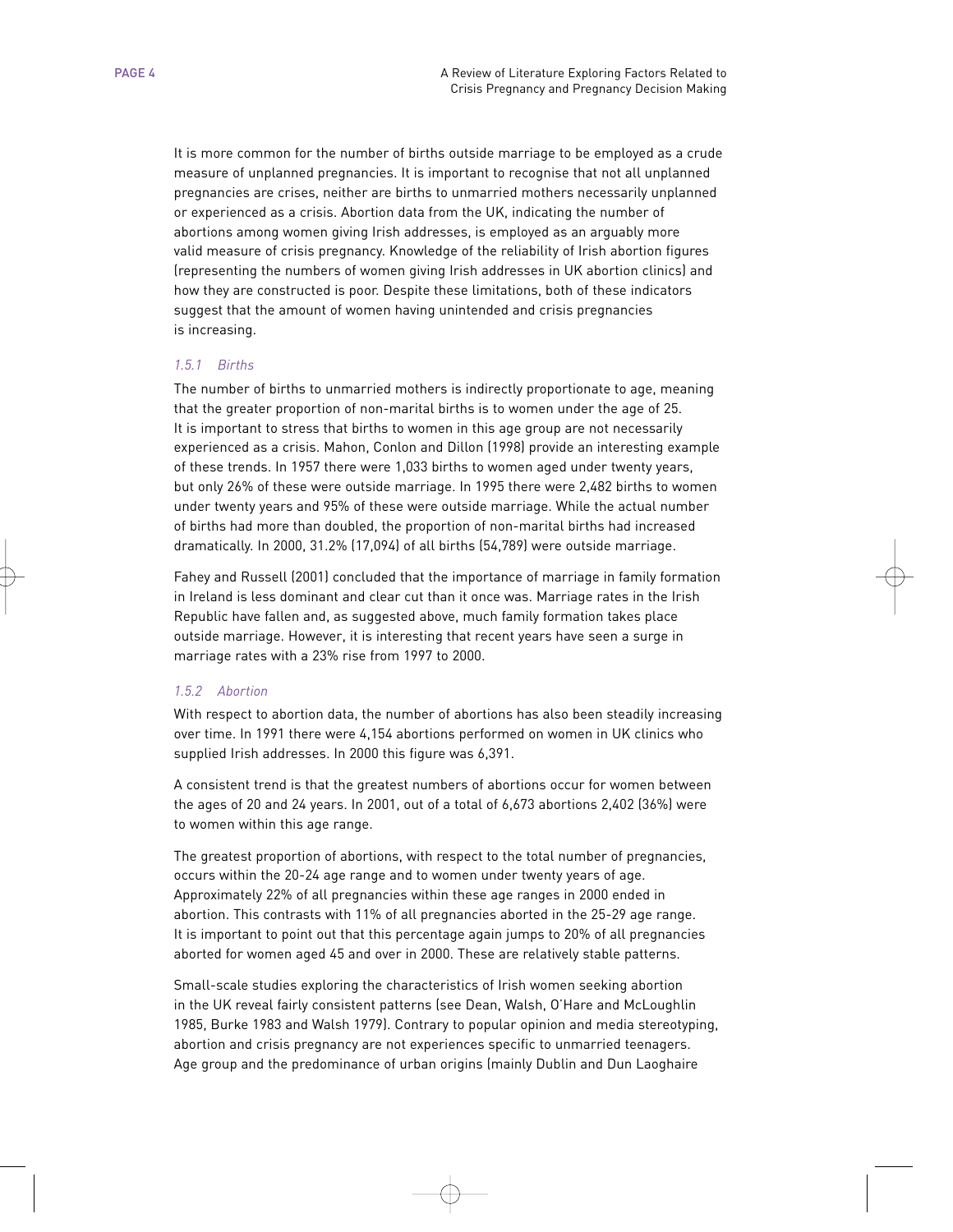(see Dean et al. 1985)), suggest that it is young women in their twenties, of urban origin, who seek abortions in the UK. Analysis of geographical trends is required on recent abortion data in order to examine if trends found in the 1980s are stable.

Furthermore, the process and issues facing women when asked for a home address in UK clinics need to be examined with respect to how abortion figures are constructed. Jackson (1989) pointed out that the number of women seeking abortion who have already had a previous abortion increased from approximately 3% in 1980 (Burke 1983) to between 10% and 11% in 1983 (Dean et al. 1985). It is possible, however, that different sampling frames may account for this disparity.

# *1.5.3 Adoption*

The number of Irish babies placed for adoption with non-family members has reduced dramatically over the last number of decades. The number of Irish babies adopted in 2001 was 81. This represents 0.45% of all births outside marriage. This figure contrasts sharply with data from the 1960s and 1970s. In 1967 the number of adoptions was 1,493, which represented 97% of all non-marital births. In 1977, 39% of babies born outside marriage were adopted. It is clear that adoption is no longer seen as an expected or real solution to crisis pregnancy, as it once was. The decline in the number of women having their babies adopted suggests that more and more unmarried women are choosing to keep their babies. However, as Jackson (1989) argued, this is not the case when one compares the ratio of abortion to unmarried births among single women. Jackson presents the ratio of unmarried births to abortions. In 1971 approximately three unmarried births occurred for every abortion. By the end of the decade, among unmarried women, for each birth there was one abortion. Therefore, these ratios suggest that while adoption has become an unpopular solution, abortion is now equally as common as having one's baby outside marriage for single women. The reasons behind a woman's decision to have an abortion or adoption are varied and complex, as are the socio-cultural changes that give rise to these trends. Section 3.0 addresses some of the factors related to these decisions.

# *1.5.4 Contraceptive behaviour*

Since the 1970s, when the use of contraception was formally legalised in the state, there has been a considerable reduction in overall birth rates. This decline has been attributed to a decline in overall family size and the fact that women are deciding to have their babies later (see Courtney 1995). Comparison of contraceptive practice over time is hindered by a lack of data due to the fact that contraception was illegal until 1979. One of the first Irish surveys, before legalisation of contraception, asked women (married only) about their family planning practices. This was carried out in 1973 (Wilson-Davis 1974). Wilson-Davis found that a large proportion of married women were knowingly (54%) or unknowingly (16%) planning their families. Over three-quarters of the sample used natural family-planning methods. Among those using artificial methods, the pill was the most common. Family planning was found to be a function of occupational class with 'higher status groups planning more than the rest'. It was pointed out that 68% of white-collar workers were family planners versus 37% of the agricultural group. Family planners were also younger than non-family planners, and concentrated in the 25 – 34 age group. The majority of family planners admitted that their knowledge was lacking and that they would like more information.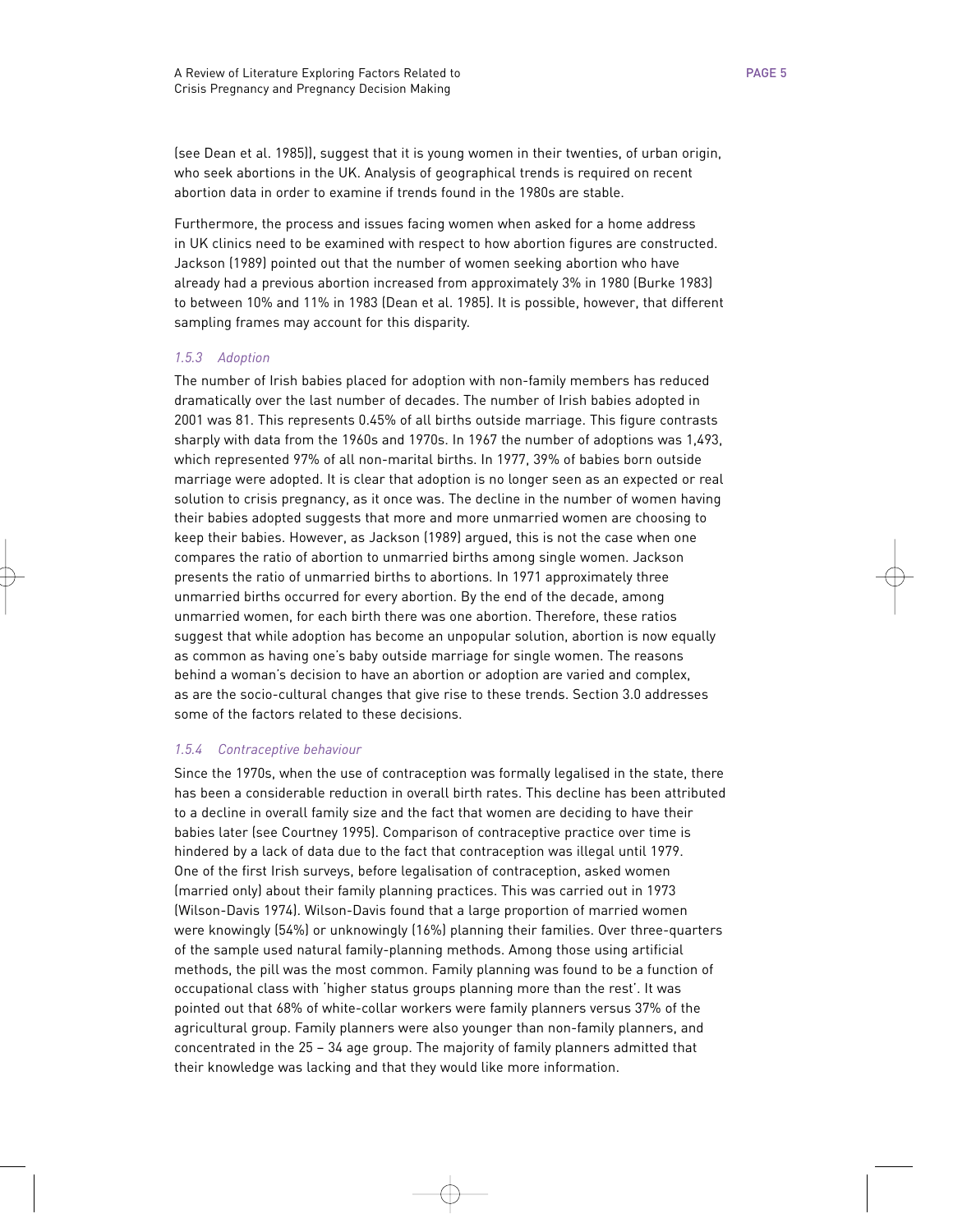A number of studies since have explored the contraceptive practices of women, married and single, in Ireland. A national survey of women's health in 1993 found that single sexually active women were more likely than married women to use contraception (Wiley and Merriman 1996). One third of married women did not use any form of contraception compared with only one in ten of single women. In addition to this national study there have been a number of small-scale studies examining use of contraception among women who have had unintended pregnancies. Generally, this work has documented low levels of contraceptive use. Mahon et al. (1998) found that 61% of 88 Irish women seeking abortion in the UK claimed to have used contraception.

It is important to recognise that social desirability may have affected women's responses whilst being interviewed. Social desirability, and not wanting to appear negligent or irresponsible, is always a factor that confounds such data, particularly in interviews. Francombe (1992) in his study of Irish women seeking abortion in the UK found that only 24% of women had been using some form of contraception at the time of conception and that married women were more likely to use contraception than single women. (Only 12% of single women were using contraception.) The main reason offered by women who were not using contraception was that intercourse had been unexpected. Among married women the most frequent reason given for non-use was 'side effects' (33%). 27% of the married sample also mentioned unexpected intercourse. Dean et al. (1985) found that 20% of a sample of Irish women seeking abortion had used contraception and only 63% had ever used contraception.

This pattern of low levels of contraceptive use has been replicated by other Irish research; see for example, Greene et al. (1989), Richardson (1991), Riddick (1993) and O'Shea (1990).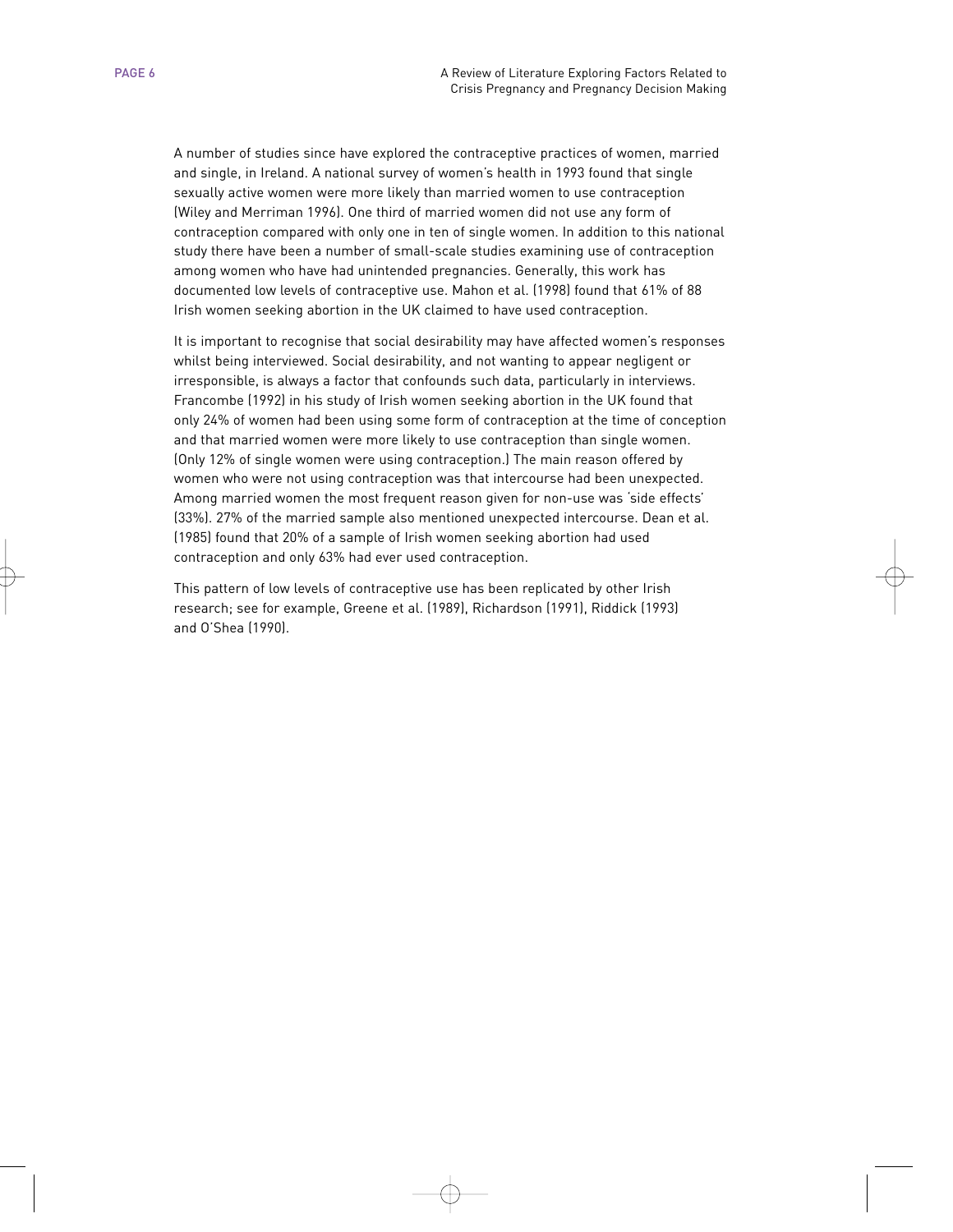# 2.0 Crisis pregnancy: causes and influencing factors

The main question that has preoccupied researchers trying to understand and prevent crisis pregnancy has been: 'why do couples have unprotected sex when they do not what to become pregnant?'. This is also a question that many policy makers have been attempting to answer in an effort to inform policy, reduce the rate of crisis pregnancies and provide the necessary supports for women in crisis.

What is clear from the literature is that a multiplicity of factors is related to unintended pregnancy. In order to distinguish between these factors, it is useful to categorise them according to their level of analysis: namely, the individual, the relationship, the contextual, the situational and the service level.



#### Figure 2.1 Levels of analysis of factors affecting crisis pregnancy

For example, psychological factors (e.g. attitudes, risk taking) that are independent of the situation have been purported to account for unplanned/unintended pregnancy. In addition, situation-specific factors such as the role of alcohol have also been purported to affect levels of unintended pregnancies. The social dimension is crucial to understanding sexual behaviour. This is evidenced in the contextual and relationship levels, where partner, peers, parents and people in general, play a critical role in determining what individuals think and do and how they attach meanings to behaviour. Therefore, relationship factors associated with the nature and type of sexual partner involved are important when trying to understand sexual behaviour and contraceptive decisions, as are contextual factors (e.g. parental influences, social and gender norms). Finally, service level and policy factors have also been found to be relevant when trying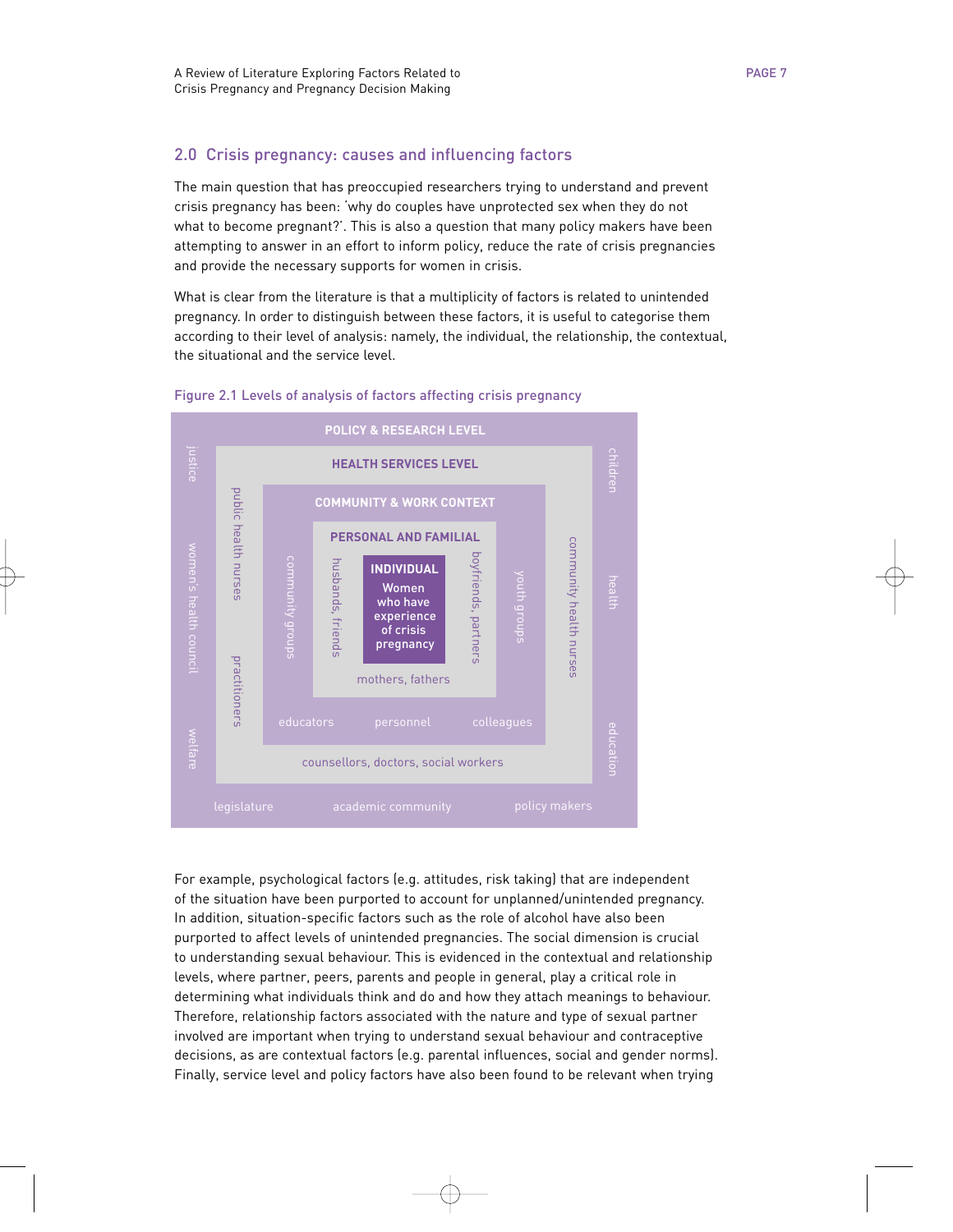to understand aspects of the wider context and its influence on sexual behaviour. A diagram representing these levels of influence is presented above.

It is important to recognise that the factors relating to unintended pregnancy, described above, are not mutually exclusive. They all relate to, and affect each other in different ways and to different degrees, depending on the circumstances. For example, policylevel factors, such as how social, personal and health education, (including relationship and sex education) is structured and resourced, have a direct effect on service-level factors (quality of education and who teaches it). This in turn may affect how a young person learns about what to expect to happen to them, physically and emotionally, when they are growing up. Aspects of alcohol advertising in the media may directly affect the associations people have with drinking alcohol, (e.g. positive rather than negative) which may play a role in endorsing and sanctioning alcohol consumption. Also, alcohol consumption results in loss of inhibitions which, in turn, can lead to crisis pregnancy. Alcohol consumption is also informed by cultural and societal norms, which interact with one another. The above diagram attempts to illustrate how these different levels of analysis may interrelate with respect to individual knowledge and attitudes which are thought to influence behaviour.

Before the factors operating within these levels are described in greater detail, it is important to outline a number of observations and qualifications with respect to the literature on crisis pregnancy.

**a)** Literature searches on electronic databases (e.g. PsychInfo) reveal that a recurrent theme in the field of crisis pregnancy is the effectiveness of contraceptive use, as opposed to any other aspect of sexual behaviour. Table 2.1 below serves to give an indication of the range of research questions and themes within the field of crisis pregnancy. The primary focus of this literature is on examining and attempting to explain the factors that predict effective use of contraception. Knowledge of these factors is crucial in order to understand and prevent unintended pregnancy. This assumption is backed up by research described in the last section demonstrating that many women with crisis pregnancies had not used any method of birth control at the time of conception. This research tends to be primarily conducted with teenagers or college students.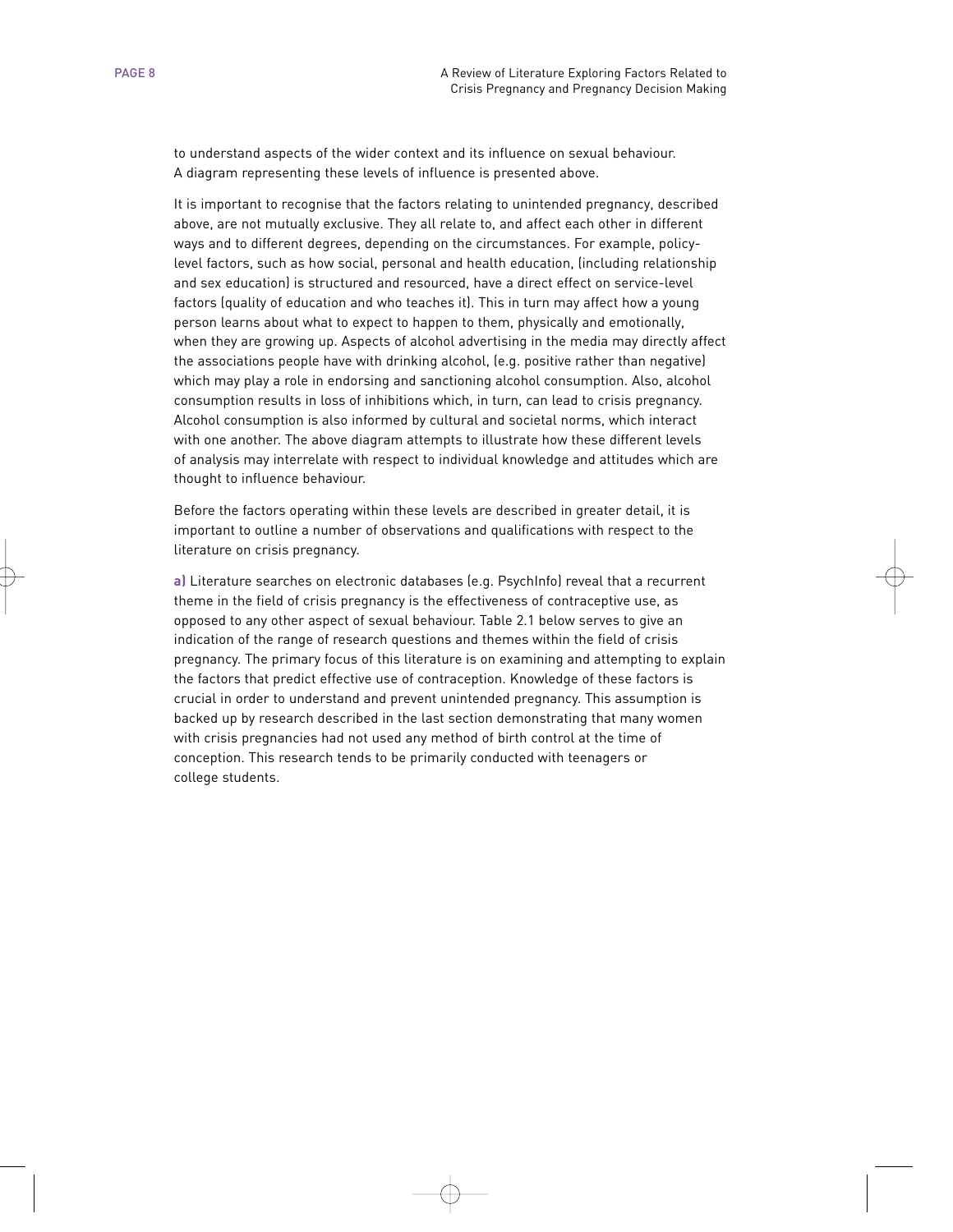Research Area **Description** 

Contraception **Knowledge of contraception** 

| ing crisis pregnancy      |
|---------------------------|
| ntraception and attitudes |
| cention and what forms    |

Table 2.1 Research areas covered in literature address

towards it.

|                                | Who uses contraception and what forms<br>do they use? What predicts the use of<br>contraception? Decision making. How best to<br>teach and promote contraceptive use among<br>sexually active people who don't want to<br>become pregnant. |  |  |  |
|--------------------------------|--------------------------------------------------------------------------------------------------------------------------------------------------------------------------------------------------------------------------------------------|--|--|--|
| Teenage pregnancy              | Factors that predict it. How best to prevent it.                                                                                                                                                                                           |  |  |  |
| <b>Emergency Contraception</b> | Its use, effectiveness and predictors of its use.                                                                                                                                                                                          |  |  |  |
| First intercourse              | Predictors of this.                                                                                                                                                                                                                        |  |  |  |
| Teenage mothers                | Needs of / supports for teenage mothers.                                                                                                                                                                                                   |  |  |  |
| Pregnancy decision making      | How women make decisions when faced with<br>a crisis pregnancy.                                                                                                                                                                            |  |  |  |
| Abortion                       | Predictors of abortion.<br>Counselling and care post abortion.                                                                                                                                                                             |  |  |  |
| Family planning services       | Users and provision of family planning services.                                                                                                                                                                                           |  |  |  |
| Risk behaviour                 | Risk models explaining sexual risk-taking<br>behaviour.                                                                                                                                                                                    |  |  |  |
| Pregnancy and contraception    | Health implications of pregnancy and<br>contraception.                                                                                                                                                                                     |  |  |  |
| Adult women and sex            | Behaviour of non-adolescent samples.                                                                                                                                                                                                       |  |  |  |

**b)** As the importance of 'teenage pregnancy' as a social and political phenomenon has increased in recent years, so too has the volume of research detailing the causes of, and preventative solutions to teenage pregnancy. There are two main problems with literature in the field of crisis pregnancy.

Firstly, there is an assumption that crisis pregnancy is a teenage problem. As already described, Irish data reveals that crisis pregnancy and abortion are much more common among women between the ages of 20 and 25. Irish rates of teenage pregnancy have not increased significantly over the last twenty years. What has changed is the proportion of teenage births outside marriage. Various policy documents have identified the issue of teenage pregnancy as cause for concern (e.g. Developing a Policy for Women's Health (Department of Health) or The Voice of Women (Southern Health Board)). However, there is an obvious lack of research seeking to explain the factors relating to risky sexual behaviour of women other than teenagers.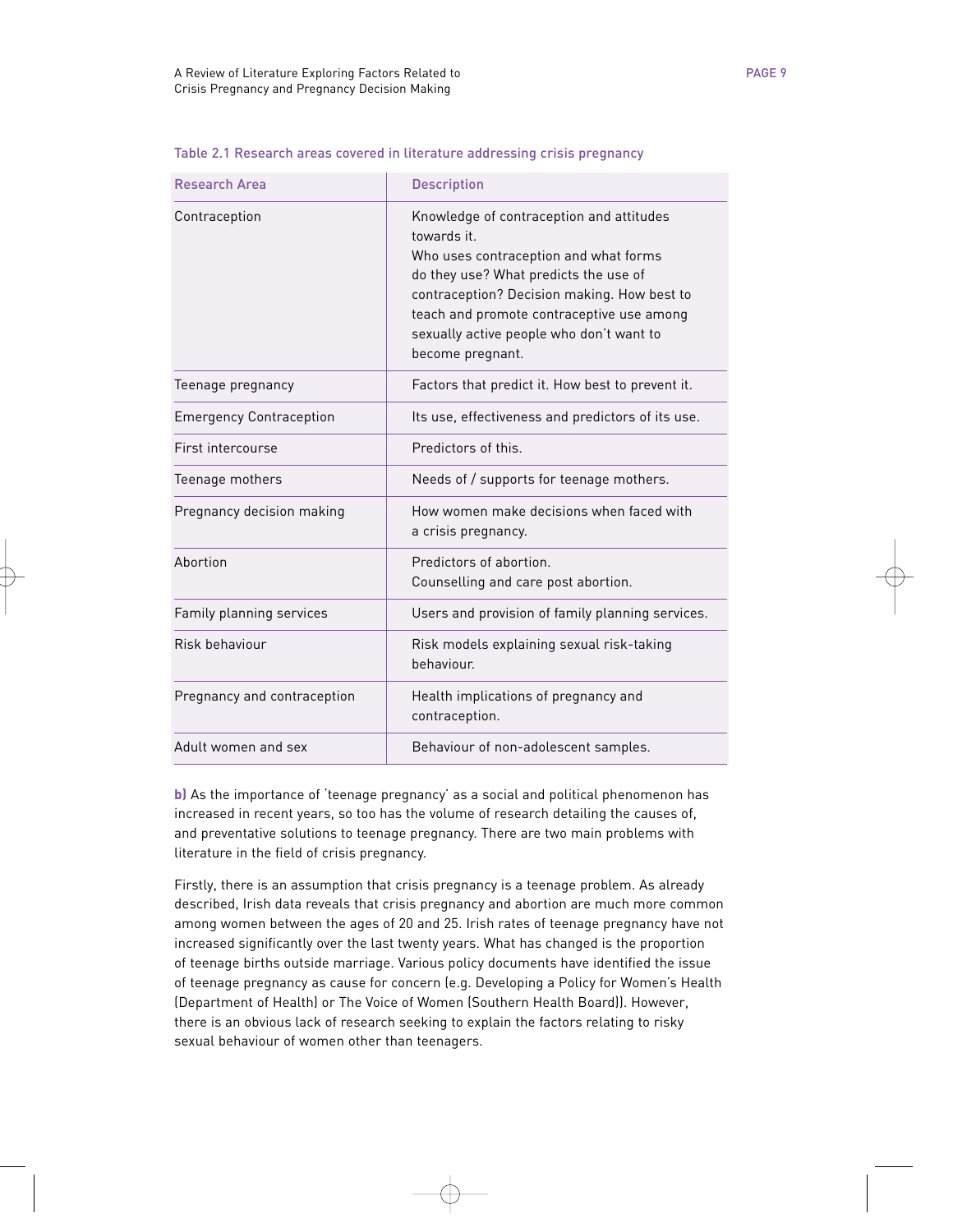Secondly, one factor that tends to be ignored in the literature on teenage pregnancy is motivation to become pregnant and have a baby. Most research on adolescents assumes that young women are not motivated to become mothers. Research on teenage pregnancy in the US, UK and in Ireland demonstrates that there may be powerful forces favouring pregnancy among some girls. These forces can operate on different levels. For example, Adler and Tschann (1996) found evidence to suggest that not all adolescents think the same way about the idea of becoming pregnant: some associated pregnancy with positive outcomes, and others did not. Research using small samples or case studies of young pregnant women demonstrates that pregnancy in adolescents may be motivated by the hope of achieving adult status, prestige or autonomy, or by a desire to demonstrate love for a partner. There may also be pressure on women from others, such as a partner who wants a baby.

Dempsey, Heslin and Bradley (2001) conducted the first Irish study designed to describe the spectrum of attitudes and experiences that make up teenage pregnancy. They found that reaction to the news of being pregnant was dependent on the status of the couple relationship and the relationship with parents. Age, goals and ambitions, whether the pregnancy was unwanted or wanted, the individual's sense of self-worth, and the practical implications of having a baby were also important in determining how the news was received. Some participants responded to the news positively and saw it as a positive direction in their lives. Finlay (1996) produced similar findings in his work with teenage parents in Northern Ireland: he found that adolescent mothers who had an unplanned pregnancy did not exclusively experience an unwanted baby. Factors relating to the age of the person will be further outlined in the following section.

**c)** Research in the area of crisis pregnancy and pregnancy decision making is mostly unconcerned with theory and, at best, could be described as mildly 'social psychological' in nature. No coherent theoretical framework has been employed consistently either to develop research designs or to interpret research findings. Additionally, a broad range of methodologies, analytical approaches, and sampling frames has been employed to examine different factors and their role in crisis or teenage pregnancy. For these reasons research findings are difficult to compare and often conflicting. It is the aim of this report to document what this research, in all its complexity, has to say about the origins of crisis pregnancy and women's pregnancy decisions. It is also the aim of this report to attempt to examine the kinds of theoretical frameworks that are best placed to enable understanding of reproductive decisions and behaviour. As this report serves as a working document, it is anticipated that the story that emerges will change and develop as new observations are made and data becomes available.

The rest of this section outlines the range of factors, at different levels of analysis, that affect sexual behaviour, contraception usage and pregnancy outcome.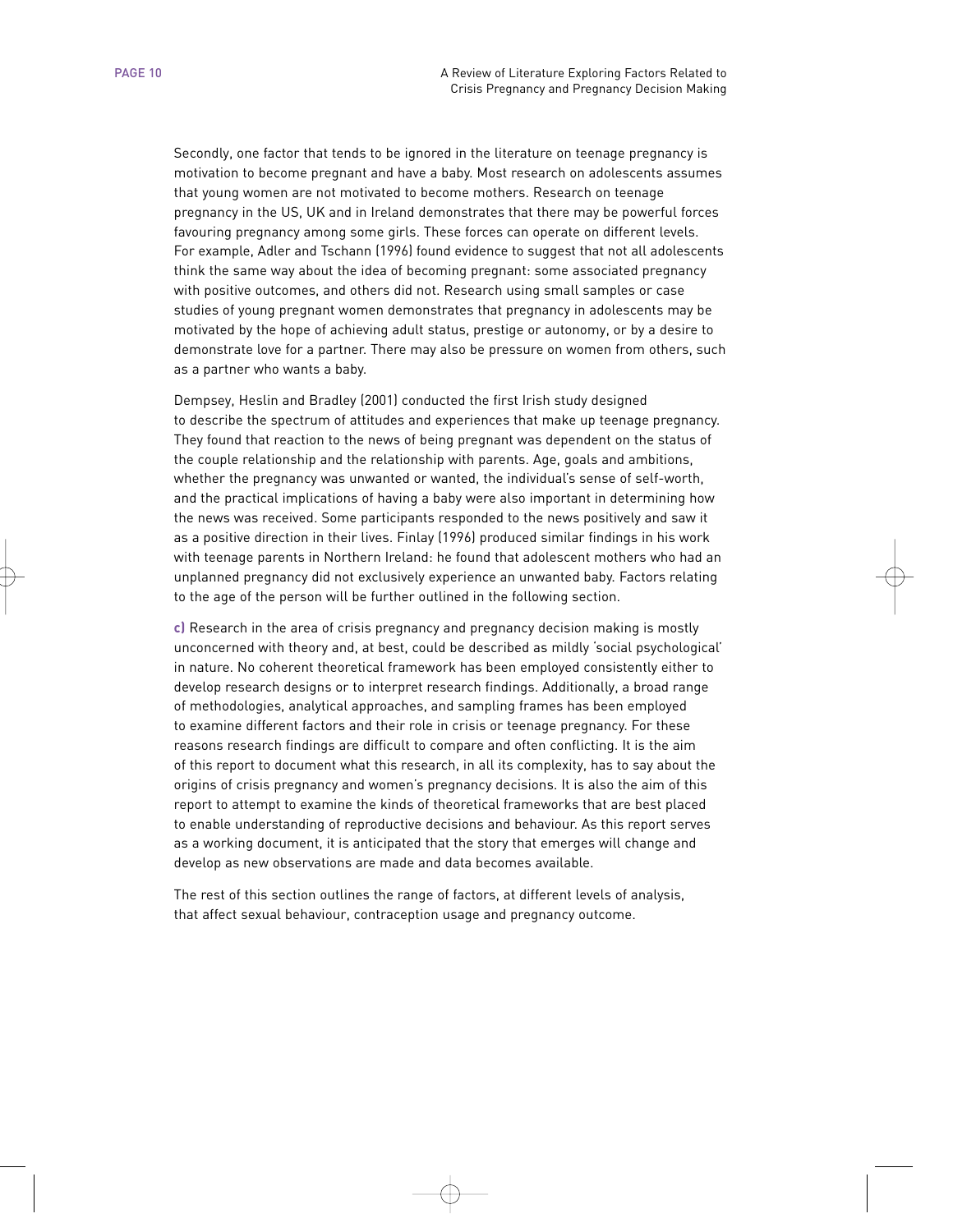#### 2.1 Psychological factors

Psychological factors, specific to the individual, have been found in many studies to differentiate between an individual's use of contraception and pregnancy outcome. For example, an individual's attitude towards using contraception and their knowledge of how to use contraception affects actual use and efficacy of contraceptives. The range of psychological factors documented in the literature has been summarised in table 2.2. Age, gender and socioeconomic status (SES) have been found to differentiate between some psychological variables and will be referred to where evident. It is important to bear in mind that psychological factors cannot be considered in isolation. The interaction between the following factors and other levels of analysis will become clearer as the document progresses.

# Table 2.2 Psychological factors associated with sexual behaviour and use of contraception

Demographic factors: age, gender, and SES

Knowledge of contraception/pregnancy and sexually transmitted infections (STIs)

Attitudes and intentions

Thought processes e.g. optimistic bias, denial of risk

Self-esteem, communication skills and condom negotiation

The following factors will be described in more detail in the next section: age and risk factors associated with teenage pregnancy; knowledge of contraception; attitudes and intentions; thought processes; self-esteem and condom negotiation.

#### *2.1.1 Age-related risk factors associated with crisis pregnancy*

As previously mentioned, there is a clear bias in the literature dealing with crisis pregnancy, in that it deals mainly with teenage pregnancy. The difficulty with this literature as a whole is that it does not use comparison groups (e.g. older women/men). It is therefore difficult to explore the extent to which findings from this body of work are specific to young women and men (under twenty years of age) and whether or not they can be extrapolated to older populations. However, it is clear that age is an important factor to consider when exploring the range of factors related to crisis pregnancy. The following section will outline some of the risk factors associated with crisis pregnancy among young women.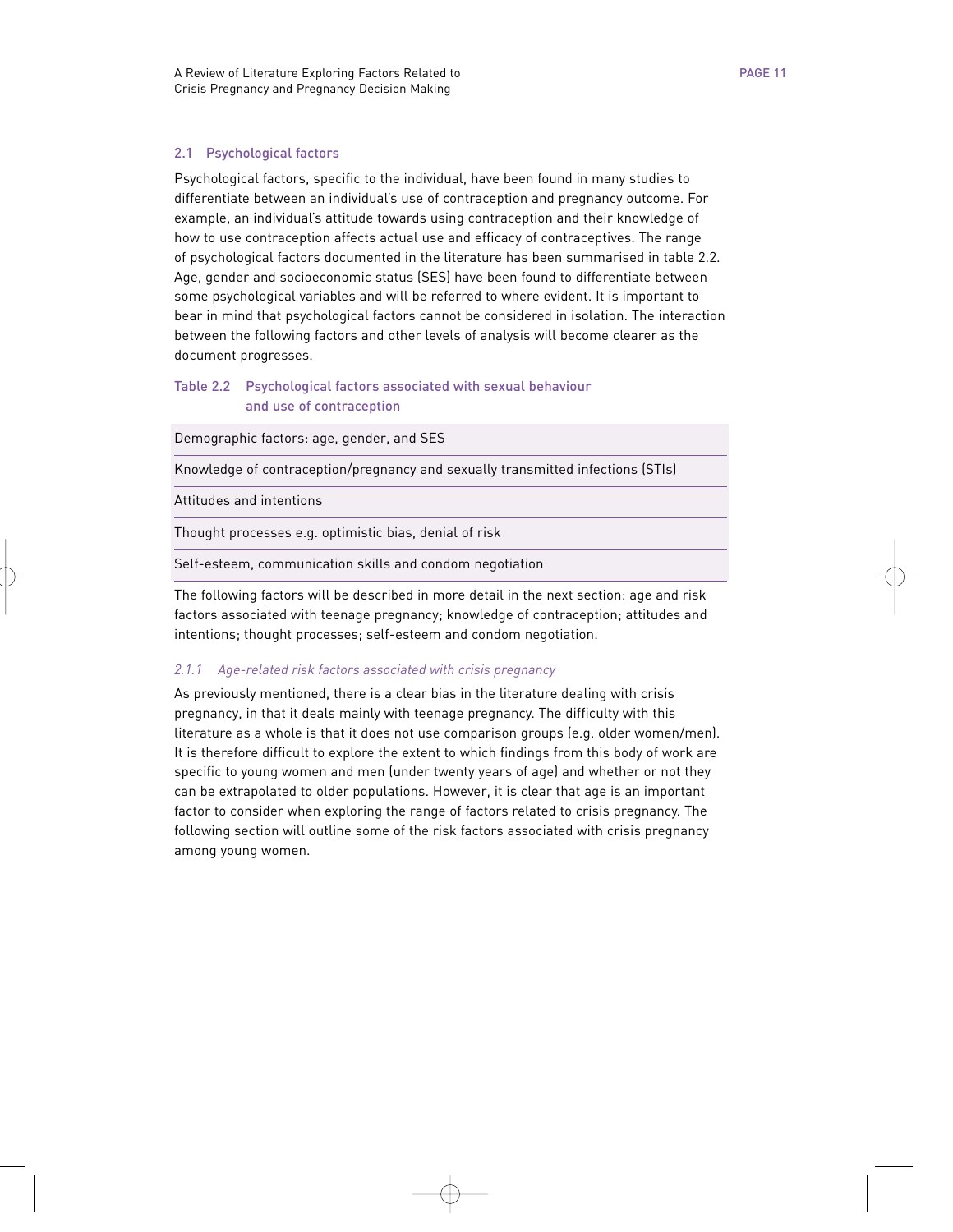Research suggests that some sexually active teenagers are more at risk of pregnancy than others are. Risk factors include: social and economic risk factors, educational risk factors such as low achievement and low educational aspirations, risk-taking behaviour (alcohol and drug use), and specific social demographic characteristics found to be predictive of teenage pregnancy (sexual abuse, children of teenage mothers, children in care). These factors are outlined in table 2.3 below.

| Psychological/demographic factors | Poverty and low SES<br>Low self-esteem<br>Early onset of first intercourse<br>Low educational attainment and school<br>non-attendance/alienation.<br>Low knowledge levels.                                                                                              |
|-----------------------------------|-------------------------------------------------------------------------------------------------------------------------------------------------------------------------------------------------------------------------------------------------------------------------|
| Situational factors               | Alcohol and drug use<br>Access to contraception; cost, norms                                                                                                                                                                                                            |
| Vulnerable or special groups      | Low achievers and those with<br>low educational aspirations.<br>Children in care<br>Sexually abused children<br>Children of teenage mothers<br>Those with mental health problems<br>Those with a history of offending behaviour<br>Siblings who had teenage pregnancies |

|  | Table 2.3 Risk factors associated with teenage pregnancy |  |  |  |  |
|--|----------------------------------------------------------|--|--|--|--|
|--|----------------------------------------------------------|--|--|--|--|

Unprotected early sexual activity is often associated with low expectations, low educational attainment and low educational aspirations. This was outlined clearly in a British report by the Social Exclusion Unit (1999) and is related to a point made earlier about young women's motivation to become pregnant. A common finding in industrialised countries is that teenage pregnancy is more common among young people who have a disadvantaged childhood and whose educational and employment expectations are low. Low achievement can occur as a direct result of pregnancy, which may mean that a young woman is unable to finish education. However, growing evidence appears to suggest that many young women disengaged from education and were low achievers prior to pregnancy (Phoenix 1991, Selman, Speak, Richardson and Hosie 2001). For these women a risk of pregnancy does not pose a threat to their futures, as they are perceived to be limited from the start.

Another consideration specific to adolescents and risk of pregnancy, is cognitive developmental concerns with respect to whether young people are capable of making fully informed and rational decisions. Brooks-Gunn and Firstenberg (1989) identified social cognitive ability as a potential perspective for understanding adolescent sexual decision making. Several authors have identified aspects of adolescent reasoning (e.g. formal operational thinking) as relevant to decision making about contraception. For example, Richardson (1993, 2000) found that the ability of young Irish mothers to link sexual activity with the possibility of becoming pregnant was limited. Evidence has been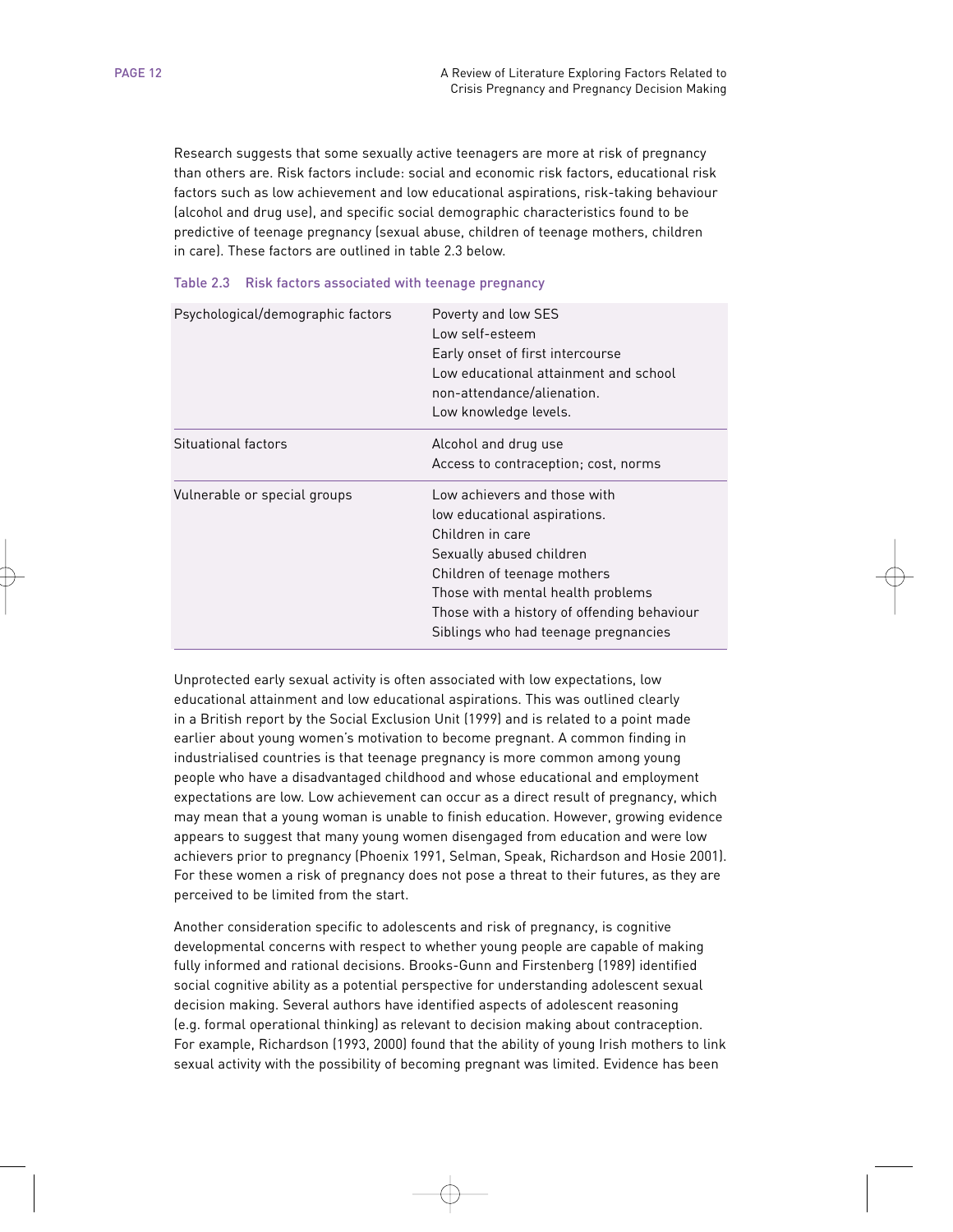found to suggest that teenagers see themselves as immortal and immune to danger (Robinson 1988). US researchers Johnson and Greene (1993) found evidence to suggest that age and cognitive functioning (e.g. the ability to take more than one perspective) are related to better decision making about contraception. Clearly age, and its associated risks, is an important variable to consider when exploring the range of factors related to crisis pregnancy.

From the above table, it can be seen that there is a good degree of overlap between the range of factors that contribute to unplanned pregnancy for all women. It is important to state that factors related to unplanned adolescent pregnancy are also generalisable to older women. These factors include access to contraception, inadequate knowledge, obstacles to using contraception and a lack of communication or interpersonal skills needed to negotiate the use of contraceptives. Factors not specific to adolescents are discussed in the remaining sub-sections.

# *2.1.2 Knowledge*

It is well documented that knowledge is an important factor in safe sexual practices. However, research has demonstrated that high knowledge levels do not reduce risktaking behaviour. Knowledge is but one important factor in explaining sexual behaviour and risk of pregnancy. The following points aim to summarise some of the research findings, which examine the relationship between knowledge and unsafe sex and unintended pregnancy.

• Ireland has no nationally-representative data on sexual health knowledge levels. Several small-scale studies have documented that overall levels of knowledge are poor among women and men who have had unsafe sex, or who have experienced unplanned pregnancy or abortion. Fitzpatrick, Fitzpatrick and Turner (1997) surveyed 120 adolescent patients at an antenatal clinic in Dublin. They reported that only 39% knew correct times of maximum fertility and that in general knowledge of contraception was lacking in the group. This finding is complemented by data revealing a strong demand for information on contraception and sexuality among Irish men and women (see Smith 1996). Similar findings have been found in the UK.

For example, Houghton (1994) compared knowledge of contraception among a sample of abortion seekers with that of other pregnant and non-pregnant women in London. She found that contraceptive knowledge in the study population was less than adequate. Her findings were similar to other UK research findings (see also Duncan and Harper 1990, Bromham and Cartmill 1993, Brook 1991).

• In the US, a study by Morrison (1989) attempted to discriminate between effective contraceptive users and non-effective users of condoms among sexually active fifteen to nineteen-year-old women. Morrison (1989) found effective users of contraception were no better informed than non-effective users. Morrison (1989) found that ineffective contraceptive users have earlier first intercourse than effective users and actually had a greater knowledge of contraception. Such evidence strongly suggests that contraceptive knowledge is just one of several factors that affect the risk of unwanted pregnancy. The fact that a relatively high level of knowledge does not stop women from risking unwanted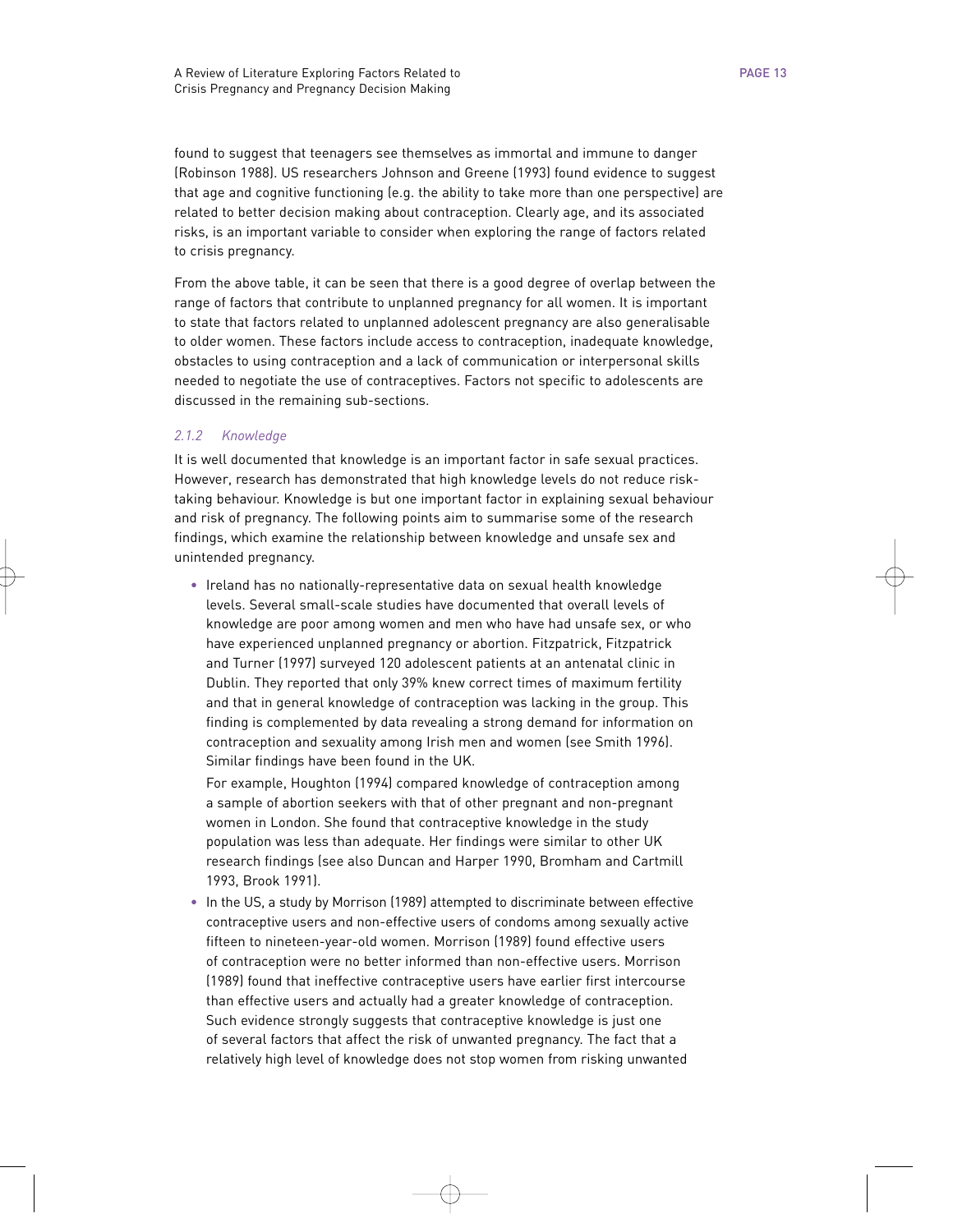pregnancy suggests that the relationship between risk factors is a complex one; a poor level of knowledge is unlikely to be an independent risk factor.

- Studies examining levels of knowledge tend to reveal that men's knowledge and awareness of contraception (and fertility and STIs) is poorer than women's of the same age. A survey of 1,654 pupils (sixteen to eighteen year olds) in the Midland Health Board region (Bonner 1996) revealed that only 25% of males (and 51% of females) knew the most likely time to become pregnant. Some studies reveal knowledge differences between people from different socioeconomic backgrounds. Houghton, however, found that the relationship between social class and level of contraceptive knowledge is not likely to be a causal relationship, but that ethnic or cultural background is the determinant of levels of contraceptive knowledge.
- Poor knowledge has been associated with poor sex education in school or lack of comprehensive sex education in school. Research findings have indicated that poor sex education can result in the following:
	- poor knowledge of fertility
	- poor knowledge of reproductive health
	- poor knowledge of contraception
	- poor knowledge of STIs
	- poor knowledge of services.
- Poor sex education has been found in some studies to be associated with earlier onset of first sexual intercourse. Research in Finland (Kontula and Rimpela 1988) found that students with higher level of general knowledge had a higher level of sexual knowledge. An increased level of educational attainment has also been significantly related to a higher age of first sexual intercourse (Kane and Wellings 1999) and more effective use of contraception (Morrison 1985). This data underlines or further reinforces the link between educational aspirations and attainment, knowledge and behaviour.

Literature reviews being commissioned by the Crisis Pregnancy Agency on the role of education and best preventative practice will facilitate elaboration of educational factors in the prevention of crisis pregnancy.

#### *2.1.3 Attitudes and intention*

Literature examining attitudinal factors and unsafe sex tends to indicate that attitudes play a part in predicting contraceptive behaviour. The attitudes that tend to be studied are: attitudes toward condom use (e.g. an aversion to condoms because they are seen to reduce sensation), attitudes toward the pill (e.g. a dislike of the pill because of the side effects) and attitudes toward sex. It is important to note that attitudes are strongly influenced by the social and cultural context. This includes peers, parents, significant others and the media.

Theorists examining the relationship between attitudes and unsafe sex traditionally adopt rational models, such as the Health Belief Model and the Theory of Reasoned Action. These approaches to understanding contraceptive behaviour assume that attitudes toward safe sexual practices are partly determined by a simple cost-benefit analysis of safe and less-safe behaviours. Other variables deemed to be important in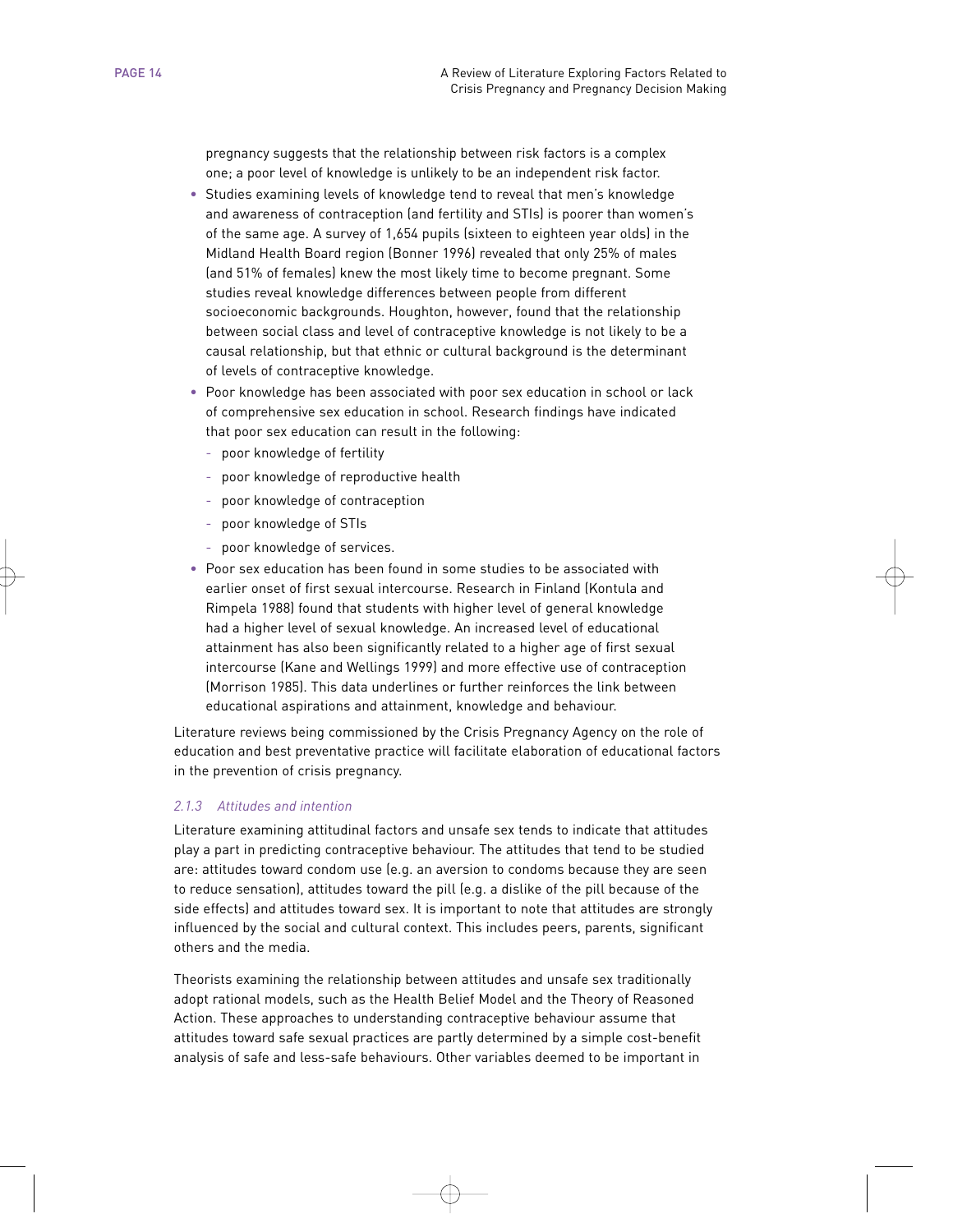these models include behavioural intentions, perceived risk and vulnerability, social norms and self-efficacy. Intention to use contraception, in particular, has been cited as an important factor leading to safe sex behaviour (e.g. Baker, Morrison, Carter and Verdon 1996). Lack of an intention to use contraception can be attributed to a number of factors: for example, lack of knowledge, lack of availability, and the belief that normal behaviour involves unprotected sex. There is a lack of research in Ireland examining the interrelationships between these variables.

The following points illustrate some of the findings in this field:

*Attitudes towards condoms:* Richards and Van Der Pligt (1991) found that attitudes towards condom use among adolescents in the Netherlands played an important role in determining frequency of condom use. Also important were the type of relationship (monogamous or casual) and self-efficacy. The latter two variables are described in subsequent sections of this document. In the US Morrison (1989) found that knowing an individual's attitude towards contraception, intercourse and sex roles, (and their knowledge of contraception) increased the ability to predict contraceptive behaviour. Demographic factors such as SES, race and religiosity failed to contribute to the prediction. Young heterosexuals have also been found to have negative attitudes toward condoms, arguing that they reduce sensation and interrupt sex (Morrison 1985). Research in the UK (Gold, Karmiloff-Smith, Skinner and Morton 1992) found that this belief was very much stronger in males than in females.

*Side effects:* Mahon et al. (1998) found that women often rejected using the pill because of their negative attitudes towards its perceived side effects. The pill was perceived to cause negative side effects such as weight gain, crankiness and mood swings. Boyle (1991), when examining Northern Irish women's contraceptive practice, also found that perceived side effects were associated with young women's failure to continue with the prescription for the pill. Greene et al. (1989) found that 65% of their married sample using the pill had health concerns about it. It is likely that public health issues, such as the 1995 'pill scare', contribute to these fears. The pill scare originated when the British Committee on Safety of Medicines informed its doctors that the third-generation lowdose contraceptive pill was linked with an increased risk of death, due to deep vein blood clots.

*Religiosity:* Although recent research appears to have neglected the link between religiosity and attitudes toward contraception, there is evidence to suggest that religiosity and traditional sex-role attitudes are related to negative attitudes towards contraception. Fine-Davis (1983) found that religiosity was correlated with attitudes toward contraception in a survey carried out on 420 male and female Irish people in the late 1970s.

A construct related to attitudes, and also important in explaining contraceptive behaviour, is self-efficacy. In order to discuss, request or insist on protected sex, it is necessary for women (and men) to have the self-esteem, confidence, and skills to use condoms. This factor has been found to be particularly important for women, and more so young women, who do not have a monogamous relationship.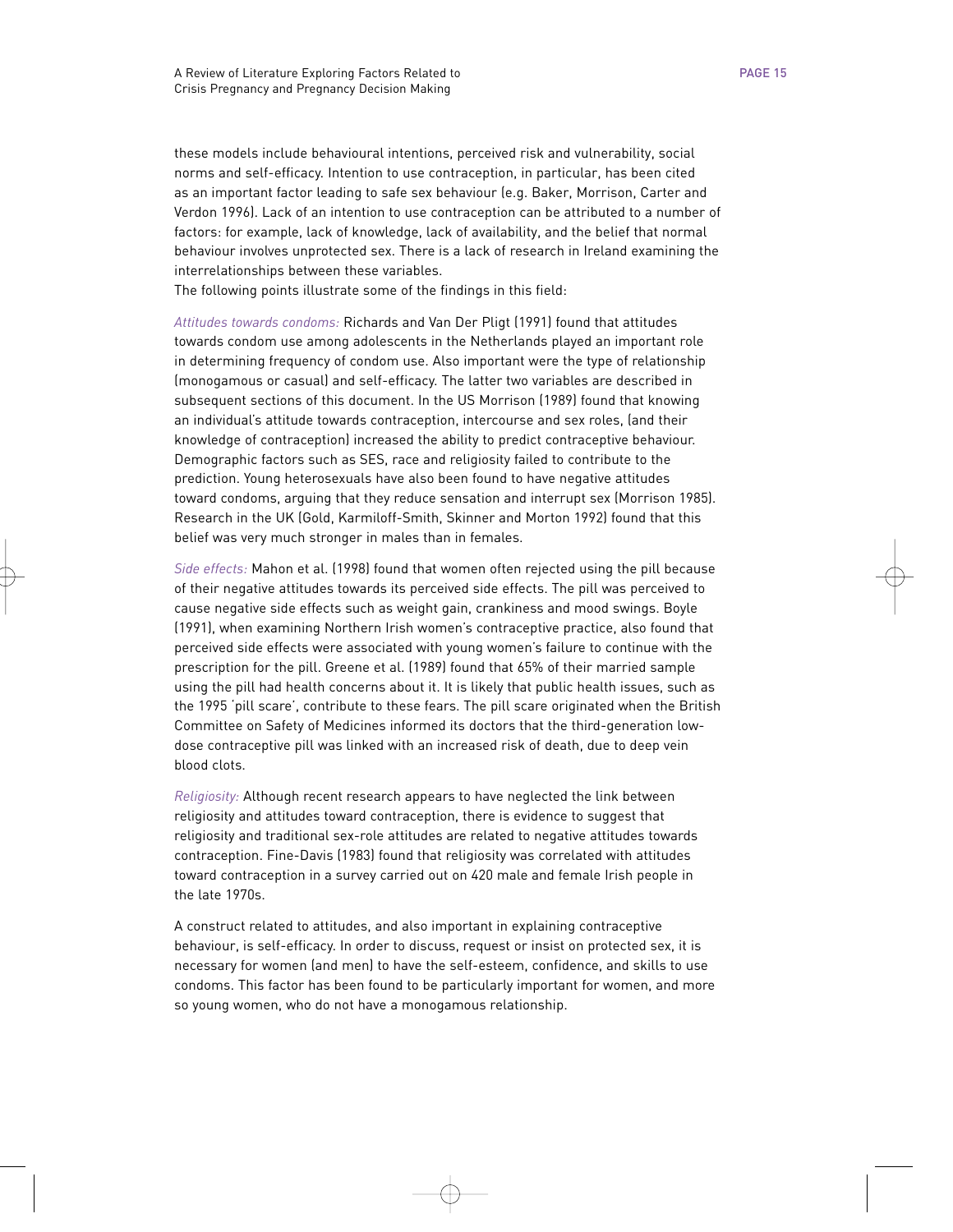# *2.1.4 Self-efficacy, life skills and negotiating skills*

Self-efficacy is concerned with people's beliefs that they can exercise control over their motivation and behaviour (see Bandura 1989). Self-efficacy is thought to be related to certain health behaviours. It is thought that self-efficacy is an important condition for behavioural change to occur; therefore it is an important factor in preventative planning. Self-efficacy concerns having skills and a belief in one's ability to exercise personal control over one's fertility and sexual behaviour. Self-efficacy has also been studied by researchers using different terminology. For example, self-efficacy is a similar construct to perceived behavioural control employed in models such as the Health Belief Model and locus of control, often employed when examining individual differences.

The relationship between self-efficacy, self-esteem and the ability to have the confidence and skills necessary to negotiate the use of condoms is an under-researched subject in the Irish context. Mahon et al. (1998) found that effective contraception was compromised when women feared objections from their partners or when they feared that insisting on the use of contraception would threaten the relationship. It is inferred from data such as this that self-efficacy plays a role in the ability to negotiate condom use. While studies like this, and practitioners working in the field, suggest that skills and self-efficacy are important, these constructs have not been directly studied. Research internationally has noted that young people who have higher educational achievements and aspirations also have higher self-esteem and a feeling of control in their lives, instead of simply, 'accepting fate' (Hosie 2002). Sex education programmes found to be most successful are those that tackle the issues of self-esteem and aspirations from an early age (Cheesbrough, Ingham and Massey 1999).

Some teenagers have poor negotiating skills and there can be embarrassment when talking about sex and contraception with partners. In order to propose the use of contraceptives, it is vital that young people can to talk to their partners about sexual matters, without feeling embarrassed (Morrison 1985).

Research also suggests that the relationship between self-efficacy and the use of condoms may be gender specific. Richards and Van Der Pligt (1991) found that selfefficacy was an important factor in explaining girls' use of condoms, particularly girls without a monogamous relationship. The same was not true for boys: self-efficacy is not an important determinant for boys' use of condoms.

# *2.1.5 Thought processes*

The possibility that some self justifications for having unprotected sex relate to thought process during sexual relations suggest that researchers need to address the mental state and cognitive processes that occur during such encounters. Feelings, thoughts and desires during sexual encounters are as important to address as those formed in the cold light of day when deciding to have unprotected sexual intercourse. The main thought processes affecting contraceptive behaviour identified in the literature are as follows:

- unrealistic optimism
- fertility denial
- destiny dependence.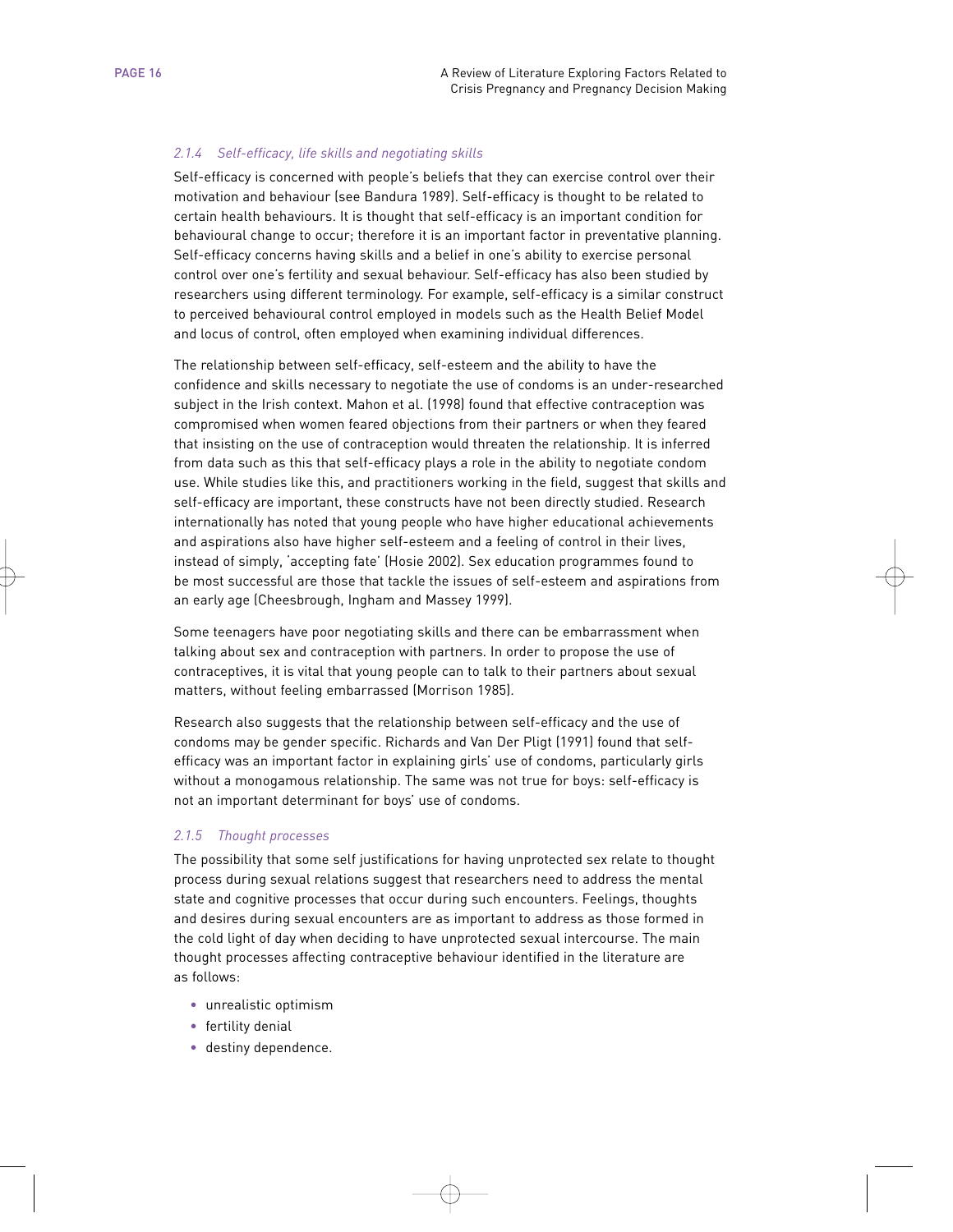*Unrealistic optimism:* Weinstein (1980, 1984) documented that most people believe they are less vulnerable than their peers to negative events and found this to be evidence of unrealistic optimism in risk perception. Perceptions of risk play a role in various behavioural models discussed earlier. There is evidence of unrealistic optimism in some individuals' risk perceptions of pregnancy. This has been documented by Irish researchers (e.g. Greene et al. 1989, Richardson 1991, Hyde 1996) and others (e.g. Gold et al. 1992). Hyde (1996) interviewed Irish mothers in a Dublin antenatal clinic and found that younger women were more likely to believe that an unplanned pregnancy would never happen to them. Hyde (1996) cited the work of Rynne and Lacey (1983) who found that 78% of 249 unmarried Irish women worried only a little or not at all that they might become pregnant – although most did not want to become pregnant. Unrealistic optimism was also found in some of the women interviewed by Mahon et al. (1998). These authors found that some women felt that the risk of them conceiving was diminished if they had previously had unprotected sex without becoming pregnant.

*Fertility denial:* It has been found that some women perceive themselves to be infertile. Hyde (1996) found in her interviews that fertility denial was more common among younger women with low SES backgrounds and low educational attainment. Greene et al. (1989) also found that some women fostered a psychological attitude of denial and wishful thinking that led them to feel that it would be impossible for them to become pregnant. Greene et al. (1989) found that a psychological attitude of denial was present among 41% of single women, as opposed to 4% of married women, who stated 'it [an unplanned pregnancy] would never happen to me'. Mahon et al. (1998) also found a strong sense of invincibility to pregnancy among unmarried study participants. Denial of fertility was also mentioned in the study by Dempsey et al. (2001) on pregnant teenagers in the south east of Ireland.

*Destiny dependence:* Hyde (1996) found that some women in her study were relatively unconcerned about what happened to them. She classified this thinking as 'destiny dependence'. Hyde found that these women were prepared to keep a baby if they became pregnant and did acknowledge that a pregnancy might arise in their case. However, the pregnancy was not consciously intended and these women tended to be young. Hyde also identified 'progressive remissness' as a factor in unintended pregnancies (see section 2.2). It may be that destiny dependence is related to what Alder and Tschann (1993) referred to as 'subconscious motivations' for pregnancy. These have been addressed in the literature on teenage pregnancy, where pregnancy is not perceived as an entirely negative outcome of sex. These subconscious motivations are clearly related to earlier discussions of teenage pregnancy and the reasons for having unprotected sex.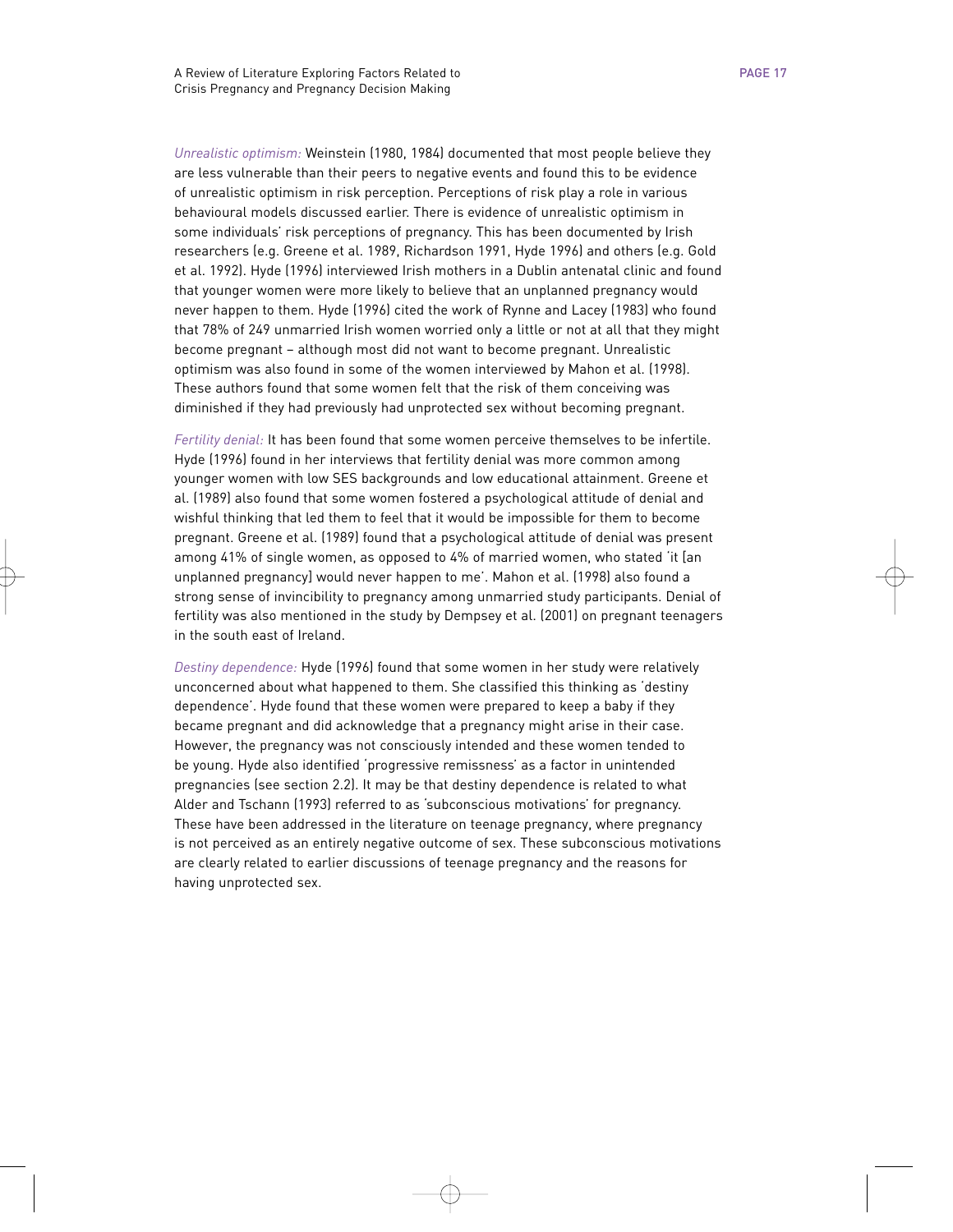#### 2.2 Relationship factors

It has been found that variations in women's contraceptive behaviour can be related to the nature and type of relationship they are in. Many of the factors described previously interact with the type of relationship or partner involved to affect contraceptive practice. The importance of this level of analysis suggests strongly that it is critical to consider the woman, the man and the interaction between the couple when trying to explain contraceptive behaviour. Findings in this field can be divided into papers that examine the effect of the type of relationship on behaviour (e.g. stable relationships versus casual relationships), and the effect of communicative factors on behaviour (e.g. negotiation, expectations, pressures). The following table sets out the kinds of factors, specific to the sexual relationship, which can affect contraceptive decisions.

#### Table 2.4 Relationship factors related to use of contraception

Negotiation, communication and power relations e.g. partner expectations

Length of the relationship and its relation to risk-taking behaviour

Affective factors - Wish for intimacy, love, arousal

**a)** A widespread finding here and abroad is that relationships appear to make risk taking more acceptable (e.g. Mahon et al. 1998, Hyde 1996). This has been identified in the literature examining couples' justifications for having unprotected sex (e.g. Hyde 1996) and also in survey data that reveals that within relationships condom use decreases over time. Richards and Van Der Pligt (1991) found that the most powerful predictor of contraceptive behaviour was the frequency of previous sexual behaviour. This is related to the type of relationship: the more frequently monogamous adolescents had sexual intercourse, the less likely they were found to be using condoms. Condom use was evaluated more negatively in stable relationships. This was true for both adolescent boys and girls.

Hyde (1996) provides a possible explanation for this behaviour pattern, although Hyde's findings were found for women in their early twenties. Hyde (1996) found that some of her participants could be categorised according to their risk-taking behaviour. She identified one particular behavioural pattern of relevance here, termed 'progressive remissness'. Progressive remissness refers to risk-taking behaviour while in a stable relationship. The women in Hyde's research did not want to get pregnant, but over time began to take increasing risks. These women tended to have completed their Leaving Certificate and had previously used the pill regularly. They described taking greater risks over the course of a relationship. Some women in this group stated that the relative infrequency of intercourse (e.g. boyfriend away) led them to stop taking the pill.

These findings, specific to stable relationships, are reinforced with findings that suggest that contraception is more likely to be used initially when the partner is a casual one, rather than a long-term partner. It would appear that individuals are more careful and concerned about contraception within casual relationships than in stable ones.

There is a contradiction in the literature, however, when one considers the finding that the level of communication between couples is a strong indicator of contraceptive use. If this finding is correct, one would assume that protected sex would be less likely with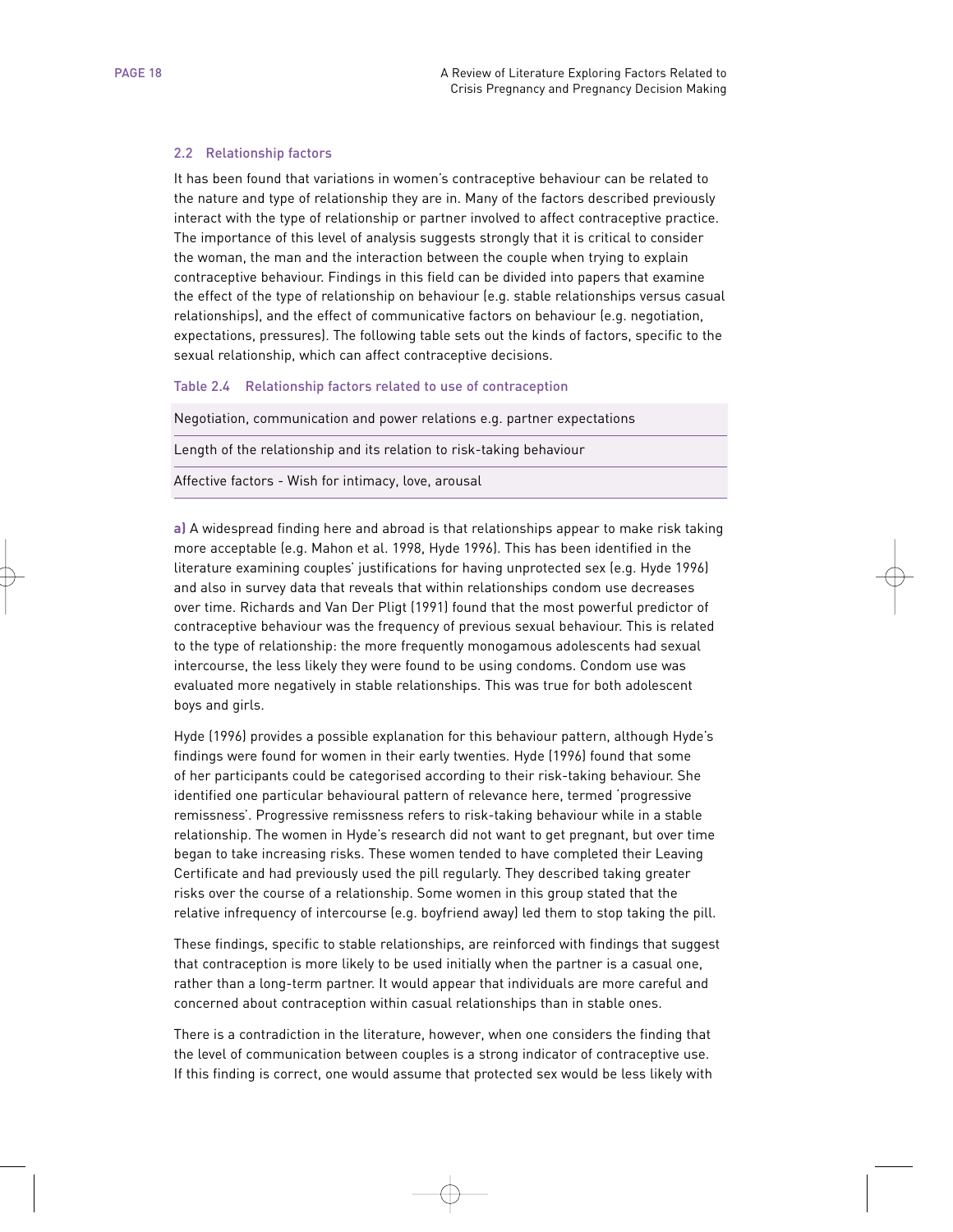casual partners. To some degree this conflict is demonstrated in the literature where contraception use during first sexual encounters is examined. Findings suggest that contraception is less likely to be used in first sex encounters, as the couple may not know one another well enough to communicate and discuss it. Other studies suggest the opposite. In the US, Lagana and Hayes (1993) reviewed health programmes for adolescents and noted that empirical studies found reliable use of contraception to be associated with strong commitment to one partner and not to promiscuity. Anomalies like these in research findings need to be addressed and resolved. It is also evident that concern about STIs, and how the level of concern may vary depending on the status of the relationship are important when interpreting this data.

**b)** The pill is widely perceived to be a contraceptive method only for women who are in a relationship. It has also been suggested that individuals having sex with regular partners may use condoms at the initial stages of a relationship but reduce condom usage as the relationship progresses, often replacing condom use with the pill for contraception. Greene et al. (1989) found that the type of relationship (married / unmarried) was related to the type of contraception used. Three fifths of the married sample had used the pill whereas only a little over a fifth of the single sample had used the pill. Condoms were much more popular with single women. Mahon et al. (1998) found that women stopped using the pill when a relationship ended, reinforcing the finding that being on the pill is associated with being in a stable relationship. Once more, fear of significant others finding out about use of the pill and its connotations of promiscuity made women cease to take it – unless they were in a longer-term relationship.

Gold et al. (1992) explored justifications that heterosexual students employed when they had unprotected sex and when they resisted a strong temptation to have unprotected sex. The authors found that students tended to use certain cues to infer that the partner was unlikely to be infected. Among respondents who recalled both encounters, the type of partner determined whether or not they resisted the urge to have unprotected sex: they were more likely to have unprotected sex with longer-term partners. When this variable was controlled – the following factors influenced how the students reacted to such encounters:

- desires
- knowledge of condom availability
- communication about condom use
- degree of boredom
- level of intoxication.

Gold et al. found that women in casual relationships were more likely than males to justify unsafe sexual behaviour by telling themselves that they would start using contraception 'soon'.

Partner support is thought to influence values and attitudes toward the use of contraception. Mahon et al. (1998) concluded that women whose partners were supportive and took equal responsibility for condom use had different attitudes about contraception to those whose partners who did not take responsibility. A principle cause of failure to use contraception was the failure of men to take responsibility for contraception. Mutual trust and communication were important in using condoms consistently.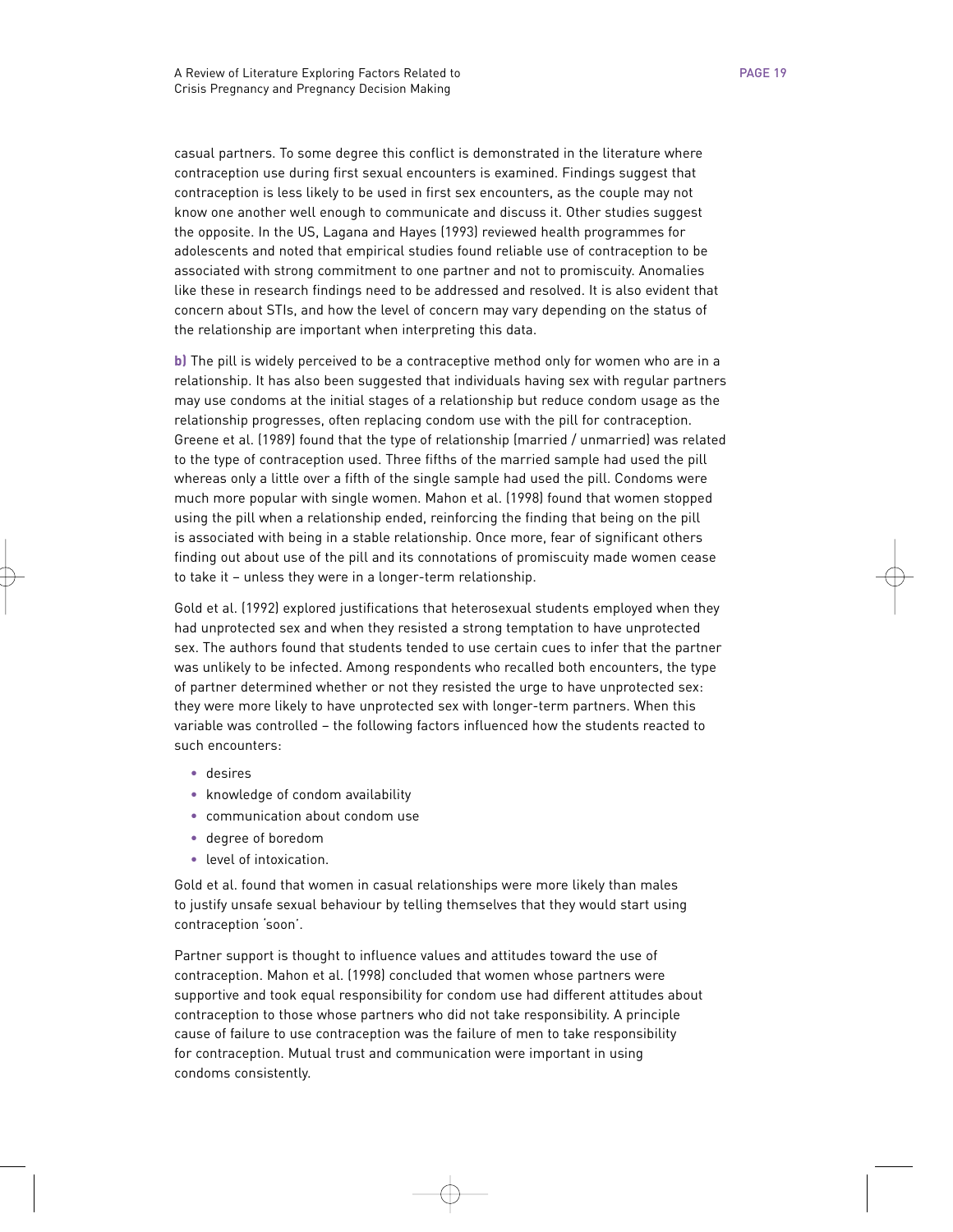# 2.3 Situational factors and service level factors

Various situational influencers have been purported to explain differences in contraceptive use. Situational factors include alcohol and substance abuse and general failures with method e.g. condoms that leak, antibiotics reducing pill effectiveness. Some of these can be attributed to lack of knowledge of how to use contraception safely and effectively. Situational factors also overlap with service level factors such as a lack of access to contraception due to cost, clients' age, confidentiality issues or location. These factors are listed in the table below:

#### Table 2.5 Situational and service level factors associated with contraceptive behaviour

Alcohol or drug influencers

Spontaneity of sex

Technical failure e.g. burst condom or failed pill

Service level: Lack of access to contraception e.g. ability to access, cost

#### *2.3.1 Alcohol*

Research suggests that alcohol is an important factor in sexual risk taking and contributes to the level of unplanned pregnancies. Alcohol is considered a situational factor in explaining unsafe sexual behaviours. It is important to recognise alcohol in the wider sociocultural context that promotes, encourages and glamorises its consumption. The relationship between alcohol and unsafe sex in the literature is not a clear-cut one. Bagnall, Plant and Warwick (1990) and Roberston and Plant (1988) found that drinking alcohol was associated with failure to use a condom. Leigh (1990) concluded differently. In the study of Gold et al. (1992), intoxication was associated with unsafe sex when the partner was a causal one rather than a stable one. This study concludes that alcohol promotes unsafe sex by impairing respondents' ability to think clearly about the threat of infection. McHale and Newell (1997) surveyed 2,754 pupils in County Galway and found that of those who had had sex (21%), 35% reported that drink was a contributory factor in their sexual debut. Dempsey et al. (2001) found that alcohol was implicated in teenage pregnancy among their sample.

#### *2.3.2 Spontaneity of sex*

Spontaneity has been mentioned as an explantion for unprotected sexual intercourse (e.g. Dempsey et al. 2001, Finlay 1995). Spontaneity has also been linked with affective factors, such as love, arousal, desire (Finlay 1996). Sexual intercourse is often spontaneous and sporadic. This is particularly so for teenage sex. Spontaneity reduces the probability that contraception will be planned and rational, thus increasing the risk of unprotected sex and pregnancy. Due to the fact that spontaneous sex limits the ability to plan, sensible evaluation of vulnerability to pregnancy is less likely. Research with adolescents suggests that first sexual intercourse is generally unplanned and this account for the lower levels of contraception used on such occasions.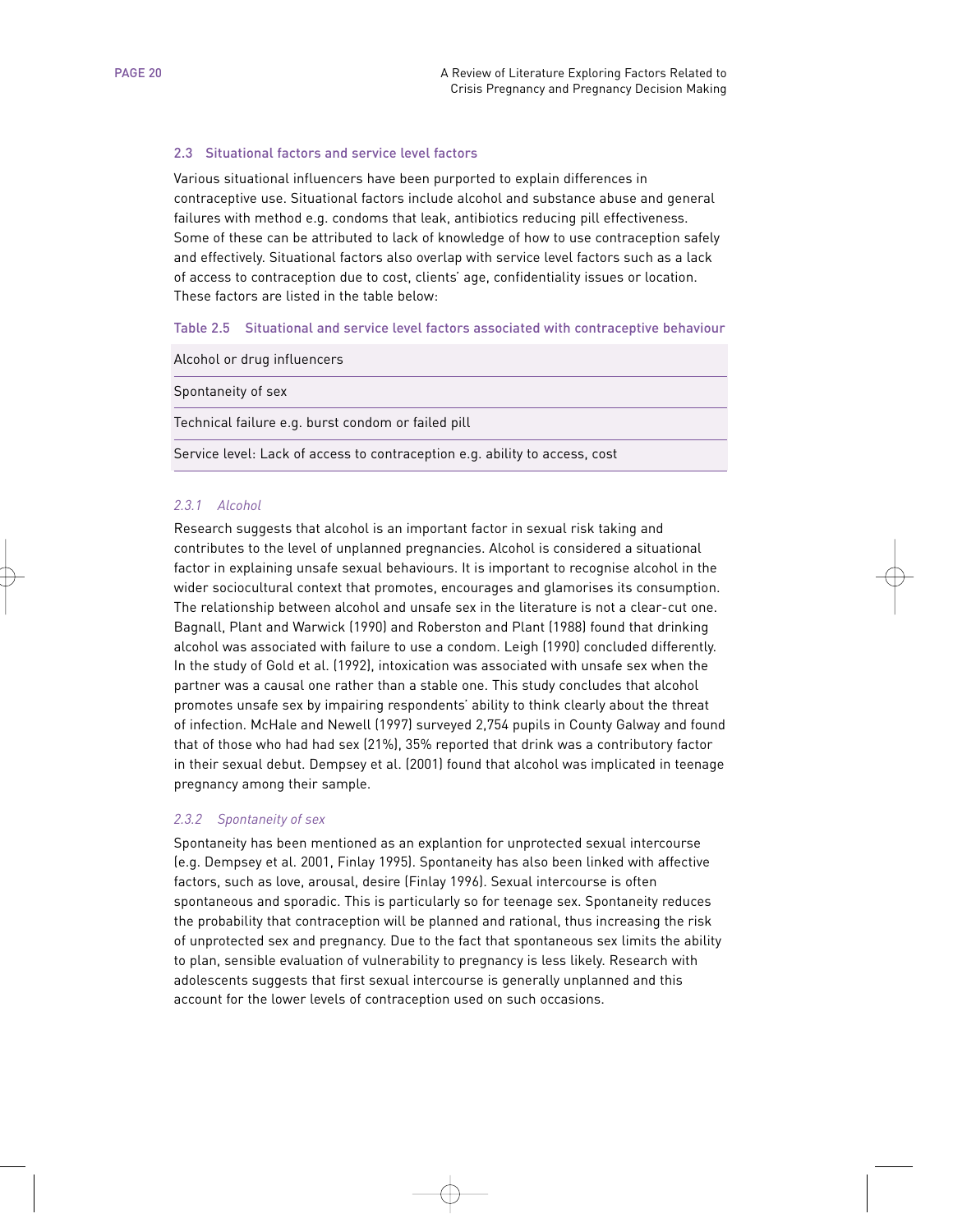# *2.3.3 Technical failure*

Technical failure has also been purported to account for unplanned and crisis pregnancies. Greene et al. (1989) found that out of 117 women in a Dublin antenatal clinic, 26% reported failure with their method of contraception. Failure of contraception was related to marital status as 50% of single women reported contraceptive failure versus only 14% of married women. The authors concluded that there is widespread subjective belief that contraception fails (see also Hyde 1996). As previously mentioned, the possibility of social desirability and women not wanting to appear reckless or irresponsible by not using contraception, may bias this kind of data. Mahon et al. (1998) found that women who became pregnant as a result of contraceptive failure did so for the following reasons:

- could not access emergency contraception
- partner did not tell that condom burst
- the condom only burst once so felt the risk was small
- spermicide was used so felt the risk was small
- thought it was a safe time
- pill failure
- forgetting one or more pills
- stomach upsets
- antibiotics interact with pill.

It will be noted that many of the above reasons are related to other factors: service level factors (access to emergency contraception), relationship factors, such as the example where a woman was not informed by her partner that a condom had burst, and psychological factors, (e.g. when the woman convinced herself that it was a 'safe' time).

# *2.3.4 Service level factors: accessibility of contraception*

While there is no nationally-representative data on attitudes and experiences of service provision, a number of small-scale Irish studies have examined these issues. Mahon et al. (1998) found that many women in their study had problems accessing contraception and emergency contraception (and information on abortion). Women recounted stories of doctors who acted as 'moral gatekeepers' by refusing to prescribe contraception because women were too young or in an effort to convey disapproval at sexual activity outside marriage. Other women did not know if their GP offered contraceptive services and had never asked. A study of women in Dublin who chose family planning centres for their contraceptive needs, indicated that more than half of the sample shared their GP with other family members and this may have militated against using their GP for contraceptive services (Smith 1996). Confidentiality was an important issue for these women and one that affected their willingness to access services. Some women in this sample also made reference to the cost of contraception, complaining that they found it a burden. The author concluded that "the weight of social attitudes toward sexuality may well militate against a section of young unmarried women in particular using their GP for contraception" (Smith 1996, p. 150). Dempsey et al. (2001) found in their study of teenage pregnancy that barriers to accessing contraceptive services were many, and included cost, relationship with GP, locality, fear of buying contraception, feeling embarrassed and tendency to procrastinate.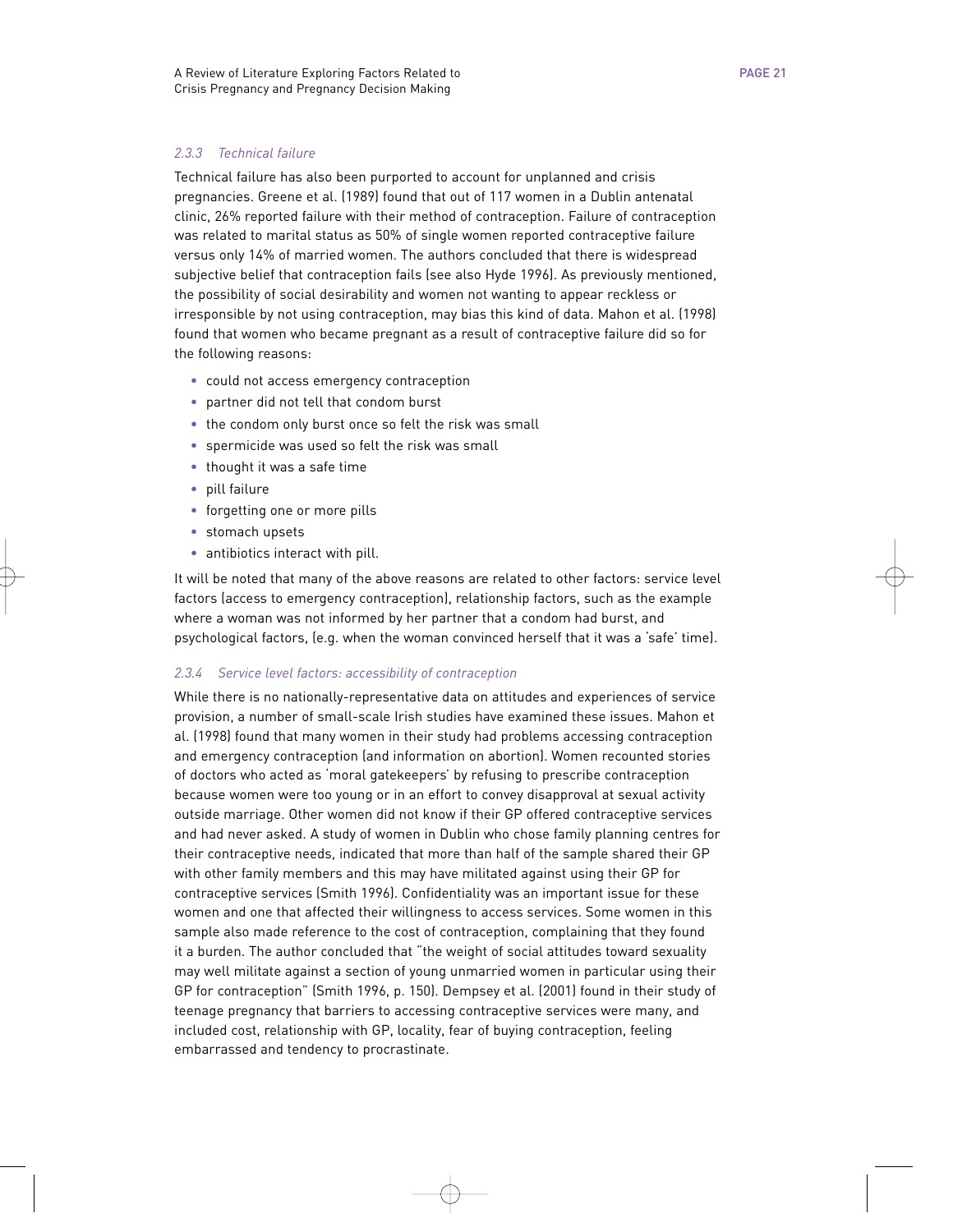Access to doctors at suitable times was also an issue for working women as is access to a female practitioner (e.g. Smith and Bury 2000).

These findings are replicated internationally. In a review of international policies in relation to sexual health, Hosie (2002) listed the following service level factors as critical to young people's use of services: geographical location, services hidden from parental view, suitable opening times, confidentiality, informal and user-friendly services, professionals' attitudes, sex-speak and youthful linguistics, inclusive access and recognition of the needs of young men.

#### 2.4 Contextual factors: parents, peers and gender and societal norms

The social context, including significant others (peers, partners, parents), the community context and wider societal influences (e.g. media) play an influential role in informing attitudes, expectations and behaviours. Models attempting to explain and predict behaviours and decisions incorporate social variables such as subjective norms in an attempt to reflect these influences. Research widely recognises that choices people make are not purely due to the individual's own attributes: family background and normative environment play an equally important role. An understanding of these contexts is fundamental in developing an understanding of contraceptive behaviour and sexual decision making.

Research findings have indicated that factors such as an individual's perception of peer norms and parental support affect both attitudes and actual contraceptive behaviour. A number of studies have demonstrated the positive influence of peers and parents, particularly the mother. In Ireland there appear to be a few small-scale studies that have examined the relative influence of these factors on individual attitudes, intentions, or behaviours.

#### *2.4.1. Parental attitudes and communication*

It has been documented that with younger women and adolescents, parents have a bearing on women's use of contraception and the type of contraception chosen. Parental norms often militate against the use of contraception. Mahon et al. (1998) found that the message many young women received from their parents was not to have sex until marriage. Like other authors, Mahon et al. (1998) found that women who were sexually active did not generally disclose their sexual activity to their parents due to anticipated disapproval. Women also expressed concern at using the pill for fear of their parents finding out.

Of course it is important to recognise that the converse of these findings is also true: parents can have a positive influence on children's attitudes and behaviour. Research in Ireland and internationally has demonstrated this. Ingham and Partridge (2002) found that parents with more egalitarian gender roles had daughters who were more likely to be assertive and more sensitive sons. Ingham and Partridge (2002) also found that a parenting style that accepted the reality of teenage sexuality, and that accepted that services existed for contraception was associated with safer sexual activity among young people, as indicated by later sexual initiation and higher reported use of contraception.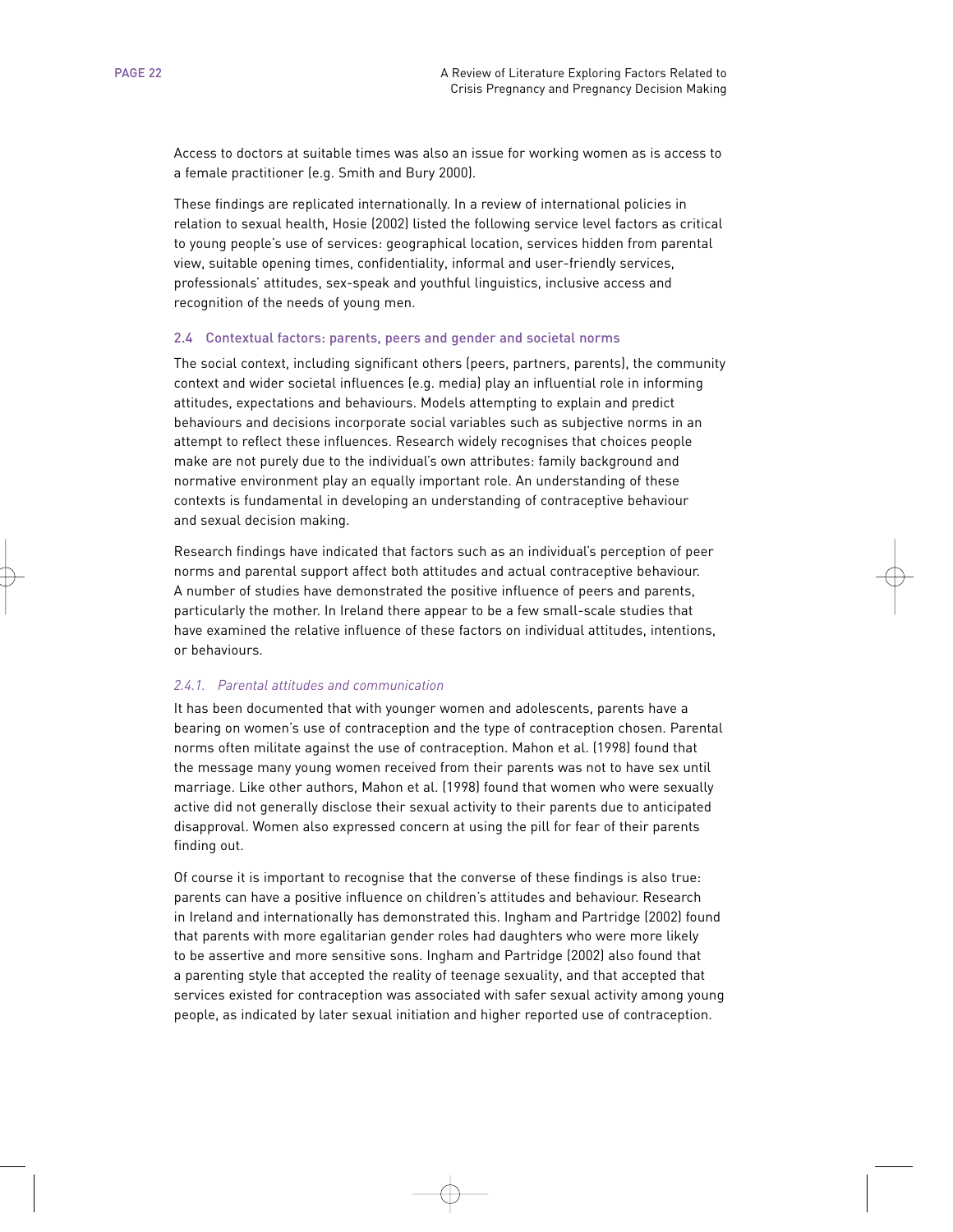The concerns of young women regarding the reaction of significant others to their sexual and contraceptive choices is also seen in fear/concern at the GP's reaction and the reaction of prospective partners. These findings demonstrate that many women experience worry and concern over contraceptive decisions, since contraception implies sexual relations. Women feel that they will be judged negatively if they are known to be sexually active. It will be recalled that women were reluctant to use the pill, unless in a long- term relationship.

Francome (1992) surveyed 200 Irish women attending abortion clinics in the UK. He was interested in exploring the characteristics and experiences of Irish women seeking abortions in the UK. When asked whether their mother knew they had been sexually active, only 26% of single women said that their mother knew they had been sexually active. 30% stated that their sister knew they had sexual intercourse. Francome found that 15% of single women had discussed birth control with their mother. Mahon et al. (1998) commented that because of poor communication with parents and fear of disclosing sexual activity, many women interviewed relied primarily on informal sources of information when they became sexually active.

Data from the Health Behaviour of School Children (HBSC) survey in Northern Ireland suggested that poor family communication was associated with increased risk-taking behaviour. US longitudinal data of teenage health indicated that a high degree of family 'connectedness' through communication and shared activities was associated with delayed first intercourse. A report by Finlay (1995) for the Department of Health documented that Northern Irish teenagers experienced more difficulty in talking to their parents about sex than their peers in other European countries. Parents are the ones young people say they would most like to tell them about sex. UK research suggests that parents, especially fathers, do not feel equipped to fulfill this role (Social Exclusion Unit 1999).

Research in Australia and the US indicates that parents who do not participate in their children's sexual education contribute to their child's unwillingness to negotiate safer sex. Research has also shown that where there is a strained or discontinued relationship with parents there is greater sexual activity, greater non-use of contraception and higher levels of unplanned pregnancies.

# *2.4.2 Peers*

Friends are also a very important source of support and information (Social Exclusion Unit 1999). There is little data in the Irish context that elaborates the influence of peers on knowledge, attitudes or behaviour.

# *2.4.3 Gender and societal norms*

It is widely recognised that young people are less sheltered from the realities of the adult world than ever before (Social Exclusion Unit 1999). Shifts in societal norms have been attributed as a partial explanation for the earlier onset of sexual activity among teenagers. Sexual imagery is now commonplace, yet society disapproves of sex among young people. Moreover, entrenched gender norms continue to be propagated: women should not initiate sex, women who carry condoms are 'up for it' and women are purely sexual trophies for men (Social Exclusion Unit 1999). For example, Finlay (1996) and Mahon et al. (1998) found a perception, amongst teenagers in particular, that if girls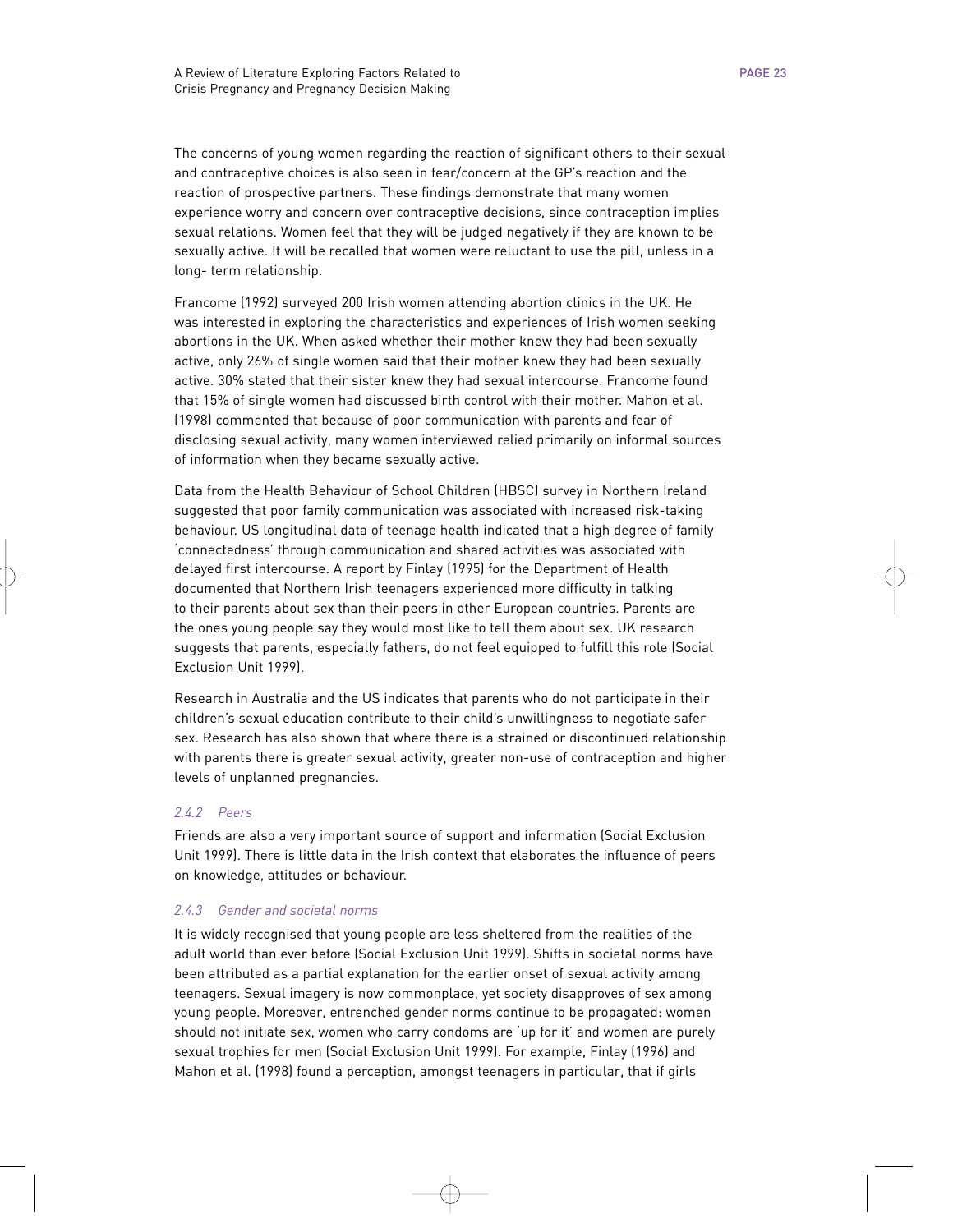carry condoms they are promiscuous or 'looking for sex'. This is supported by research from other jurisdictions, which suggests that these gender and societal norms are not specific to Ireland. Abraham, Sheerin, Spear and Dominic (1992) found that a sample of Scottish girls were reluctant to carry condoms due to embarrassment and perceived connotations of promiscuity. Boyle (1991) reiterates this finding. A Northern Irish Department of Health report (2000) documented that males are under pressure to have sex from peers and the media.

Research in the UK suggests that the media is the main source of information on sex and relationships for boys (Todd, Currie and Smith 1999). For girls, the media came second, after friends. Raymond (2002) pointed out that the stereotypical, unidimensional antics of most of the 'lads mags' are particularly unhelpful for a fifteenyear-old boy. There is little other than anecdotal information looking at society and the role of the media in constructing and maintaining gender norms. There is very little analysis in the Irish context of the relative effects of the media (TV, magazines, music, web etc.) on young people's self-perceptions, expectations, attitudes and behaviours. These contexts are important to consider when attempting to map the range of factors contributing to crisis pregnancy.

The effect of the media and wider sociocultural context on parental and practitioner attitudes, expectations and behaviour is also important to consider.

# 2.5 Theoretical models

It has already been mentioned that a lot of the work in the area of crisis pregnancy lacks an integrated theoretical and conceptual framework. This makes interpretation and comparison of the literature awkward and unsatisfactory. Theories and models that have been employed lack validity, as they do not comprehensively address the totality of sexual decision making and often do not adequately explain the differences in people's sexual behaviour and decisions. Theoretical models and conceptual frameworks help to understand the problem, plan interventions and interpret evaluations more rigorously. Rational models, in particular, do not address behavioural decisions that are unplanned. They proscribe behaviour, and tend not to allow for the agency or autonomy of the individual to affect decisions. A developmental perspective, across a person's lifespan, is also lacking from the literature on sexual behaviour and sexual decisions. It is clear from the present review that age, sexual history and the length of the relationship play important roles in understanding contraceptive decision making. For example, the same event can look very different depending on the age and life situation of the person involved (Greene 2000).

It is arguable that more naturalistic models are required to analyse sexual decision making in real-life, dynamic and complex environments. This would involve delineating individuals' beliefs, attitudes, representations of themselves, sexual relations, how they expect scenarios to unfold and contextualising these variables within the broader social environment and age-related context. It is clear further work is required to feed into the development of a conceptual and theoretical framework.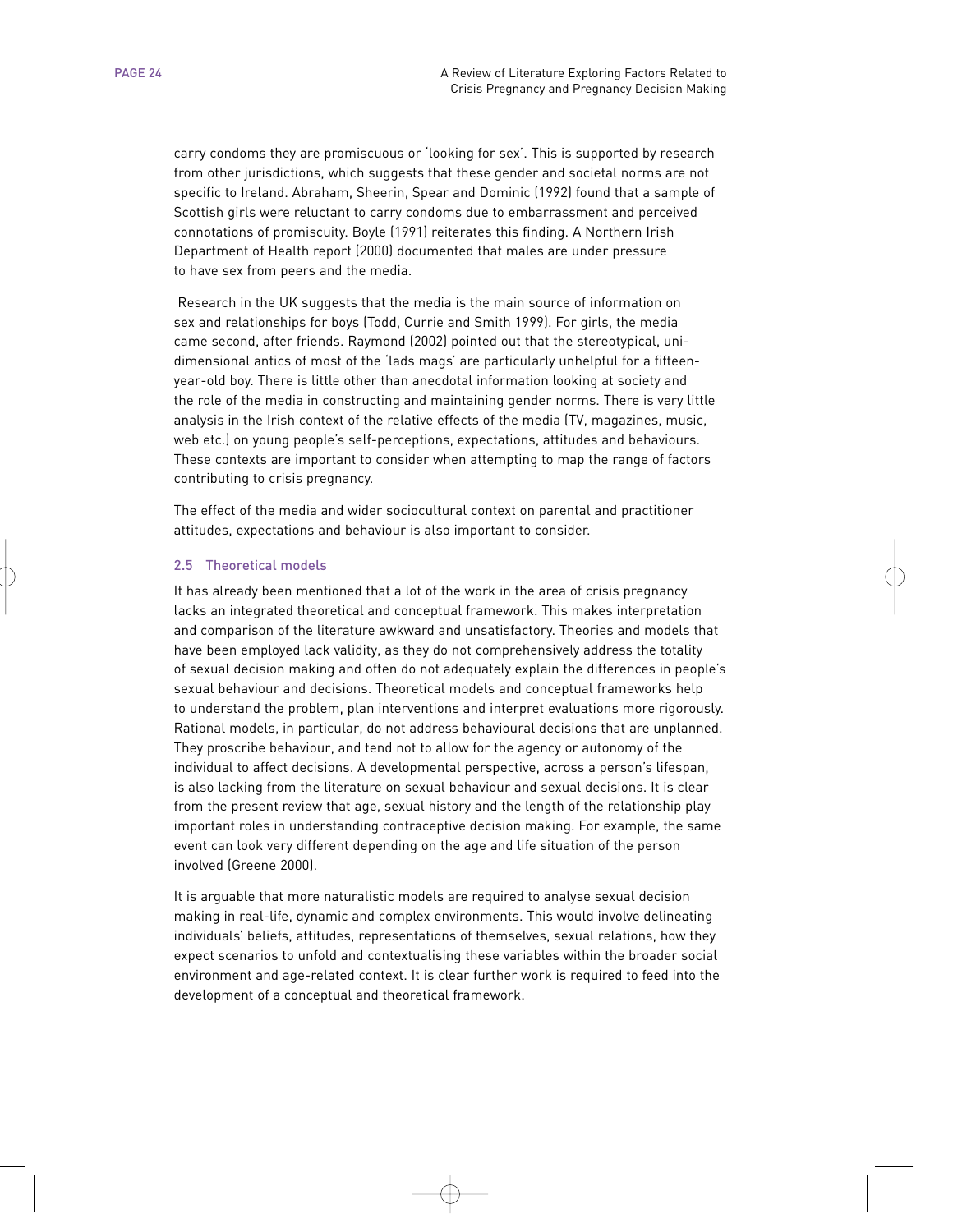# 3.0 Women and crisis pregnancy – decision making

This section of the document will attempt to outline the main factors characterising and informing a woman's decision when faced with a crisis pregnancy. Firstly, a woman's decision to have an abortion will be considered. This will be followed by a consideration of a woman's decision to have her baby adopted and finally, of the decision to keep the baby.

# 3.1 Decision to have an abortion

Research suggests that women do not necessarily conceptualise their pregnancy as a scenario involving three possible alternative outcomes. Irish research that has explored women's decisions to terminate their pregnancies suggests that they tend to make their decision immediately after discovering that they are pregnant and act on it very quickly (Mahon et al. 1998).

Boyle (2000) concluded that the large majority of women do not find the abortion decision difficult and that the decision to have an abortion is often made before the pregnancy is confirmed (see also Smetana and Adler 1979, Holmgren 1994). Miller (1992) found that 71% of women were 'very certain' about their decision and 90% either 'very' or 'mostly' certain.

A woman's decision to have an abortion is very much a contextual one. The analysis by Mahon et al. (1998) of 88 interviews of Irish women in UK abortion clinics suggested that the following reasons informed the decision to have an abortion: (These are listed in order of magnitude by the authors.)

- career and job-related concerns: women assessed the effect of having a child on their career paths, training and education.
- stigma of lone motherhood
- child's needs
- financially unready
- not ready for a child now
- could not cope
- too young
- my body, my right
- education and training
- never wanted a child
- stigma on parents
- no way I could have a child now
- too old.

It is clear that there is some degree of overlap in the above explanations; however, they are clearly grounded in women's experience of relationships, their assessments of capability and aspirations for the future.

Torres and Forrest (1988) surveyed almost 2000 women in the US. Their findings suggest that reasons for abortion decisions can be grouped into those that involve personal characteristics (age, not being ready for responsibility, health problems) and those that involve the woman's circumstances (relationship with partner, financial worries, desire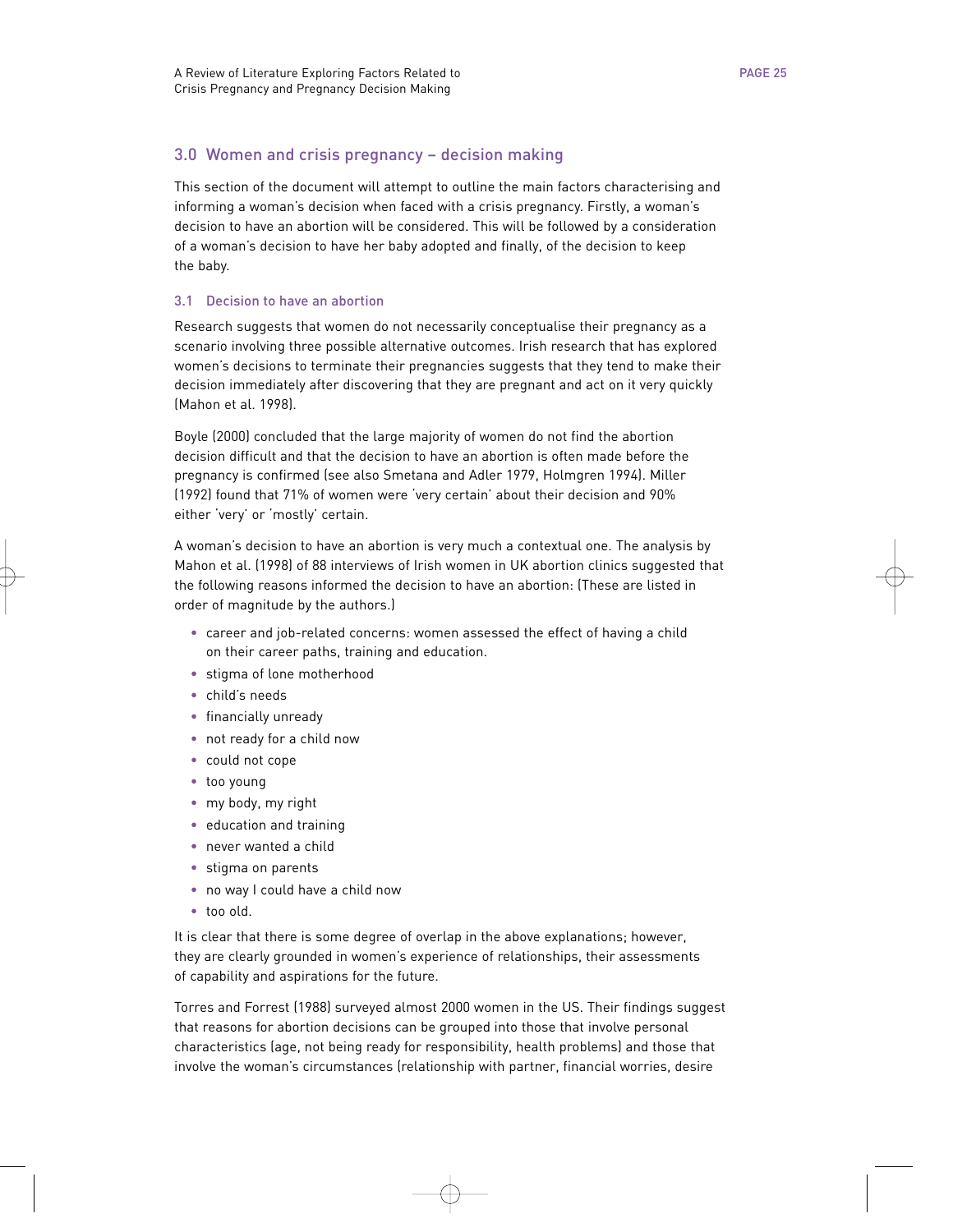to continue education). Russo, Horn and Schwartz (1992) re-analysed Torres and Forrest's data and demonstrated that different groups of women tended to give different reasons for having an abortion. Adolescents were more likely to give reasons such as not being ready for raising a child. Women with children were less likely to give reasons such as education or career and more likely to cite responsibilities to significant others.

Mahon et al. (1998) discuss their findings about abortion decision making by relating them to the many roles women occupy. It is clear that age-related factors play a large part in accounting for differences in women's accounts of why they choose abortion.

Small-scale research suggests that over a third of women do not contact any doctor or agency in Ireland for information and/or counselling before they have an abortion. Barriers to contact outlined by Mahon et al. (1998) include cost, a waiting list, possible refusal of information and the different perceptions of pregnancy counselling agencies. There exists little in the way of quantitative data on women's attitudes toward the use of counselling supports, their expectations of supports and what their current support levels are.

Greene et al. (1989) found that 28 single women (out of 100) at a Dublin antenatal clinic had considered having an abortion. None of these women had planned their pregnancy. These women were not distinguished from other women (who were considering adoption or who were keeping their babies) on variables such as age, educational level, employment status or use of contraception, but did differ in three ways:

- more likely to report that they had not thought pregnancy would happen to them
- were more surprised by the pregnancy
- more likely to express being unhappy at finding themselves pregnant.

Greene et al. (1989) reported that eight of these women went on to choose adoption.

Francome's (1992) survey of 200 Irish women attending abortion clinics in the UK found that 77% of single women had told their boyfriend about the pregnancy. (90% of married women told their husbands compared with 53% of separated couples). Francome found that 10% of women had told their mother about the pregnancy and fewer than 4%, their fathers. There were sixteen (8%) separated women in this sample, 32 (16%) married and 152 (or 76%) single. The secrecy, silence and stigma surrounding a woman's decision to have an abortion are evident, and this is reflected in the relative dearth of literature exploring why women choose abortion, and their reactions to it. Fletcher (1995) examined the extent to which secrecy and silence was a feature of women's experience of abortion. Fletcher outlined that abortion is a personal, complex and difficult experience in any woman's life and that it is not possible to give a simple universal explanation of its many facets. She interviewed Irish women who had had abortions and found that women were selective about the aspects of the experience that they were willing to discuss. This was due to a number of factors, including a desire to protect themselves from the criticism of others, confusion over their own experiences, worry that their actions will be interpreted as wrongdoing and concern that others might be hurt. Fletcher described women as having irrational guilt that fed into the silence surrounding their experience. Irrational guilt was described as feeling sorry for having done something they believed to be right.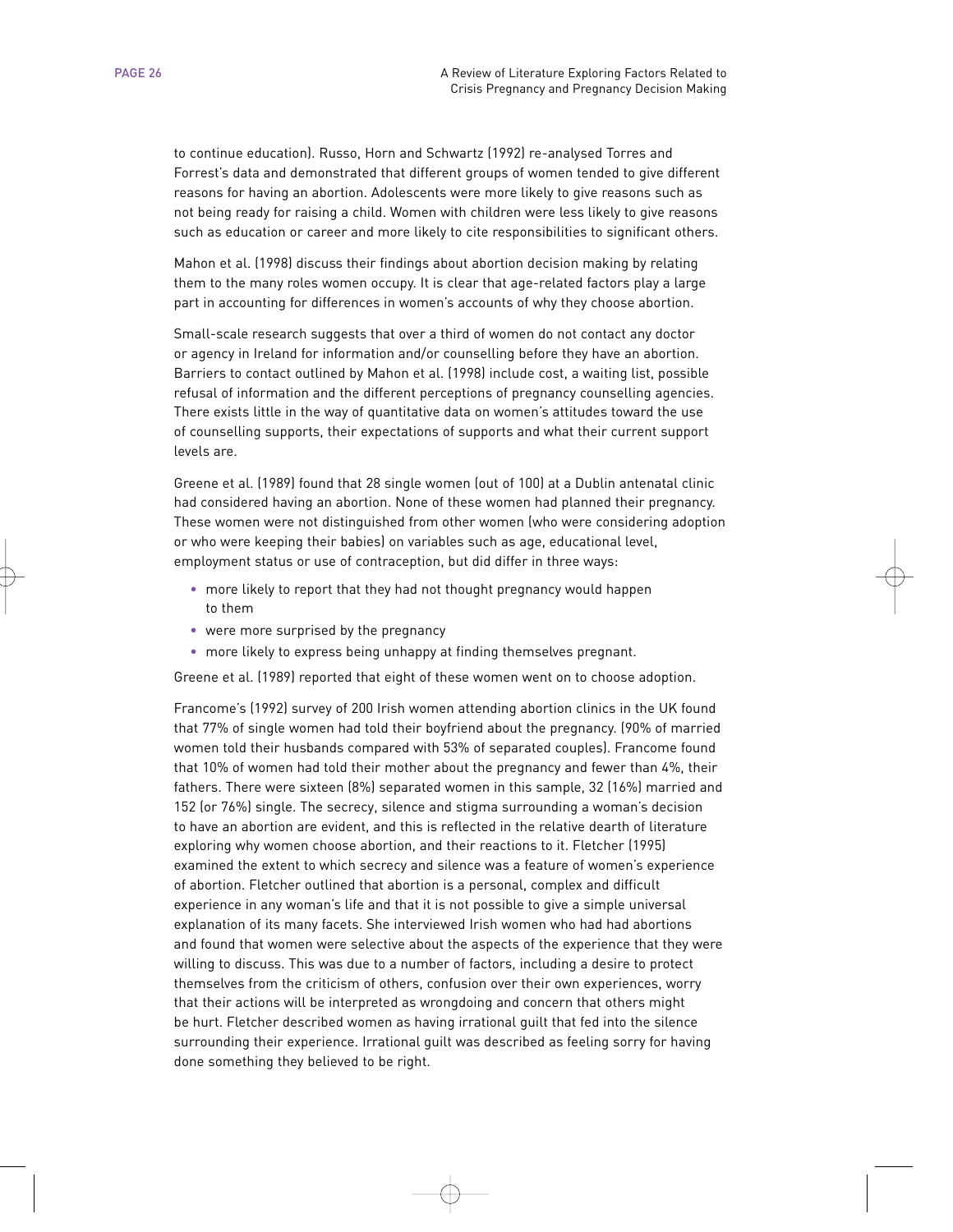Women described finding themselves internalising the social construction of abortion in Ireland, which at worst views it as evil and at best traumatic. This feeds into the social taboo whereby women tend not to discuss their experience and normal interpersonal relations are distorted. These personal accounts help to give some insight into why women are reluctant to engage with family members, friends and professionals before and after they go have an abortion.

# 3.2 Decision to have an adoption

There is very little data in Ireland exploring women's (and men's) attitudes, beliefs and expectations about adoption and how this relates to crisis pregnancy decisions. It is unclear the extent to which Ireland's social history of adoption has contributed to the low proportions of babies adopted, and how this compares with other western countries.

Greene et al. (1989) found that 21 single women (out of 100) at a Dublin antenatal clinic had intended to give their baby up for adoption. This is similar to the 18.4% in the study of O'Hare, Dromey, O'Connor, Clarke and Kirwan (1987). It is interesting to note that these women did not differ to women keeping their babies in terms of age, employment status or educational level. Greene et al. (1989) found they differed in only two ways. These were:

- more likely to have reported being unhappy at finding themselves pregnant
- less likely ever to have used contraception.

The relationship between a woman's attitudes (e.g. religiosity, use of contraception) and adoption is unknown.

Qualitative Irish research and survey data from other countries have found that public attitudes toward adoption are negative.

Mahon et al. (1998) examined the decision of eleven women to have their baby adopted. They found that these women tended to weigh up the pros and cons, costs and benefits of lone motherhood compared with adoption throughout their pregnancy. These women experienced the same concerns as other women in the study. Concerns included who to tell and who to contact. What was common about these women was that they all got help from voluntary agencies and this enabled them to keep their pregnancy a secret. In doing so they protected themselves and their families from the perceived stigma of being pregnant. The report's authors (Mahon et al. 1998) documented that these women felt a great dilemma between contemplating giving responsibility for their baby to other people and feeling the growth of a baby inside them throughout the nine months of pregnancy. It is interesting that women in this study did not generally contemplate abortion and most had strong negative views toward abortion, indicating that attitudes play an important role in the adoption/abortion decision.

The women in the study of Mahon et al. (1998) felt unable to become social mothers with all the responsibility that this entails, yet they felt they could become birth mothers. These women felt that they would be stigmatised as single unmarried mothers: stigmatised by their community and also by family, peers and friends. They also expressed being aware that their parents would be stigmatised. Again, it appears that the attitudes and potential reactions of significant others and concerns about these play a part in women's decision making. The secrecy offered by agencies was part of avoiding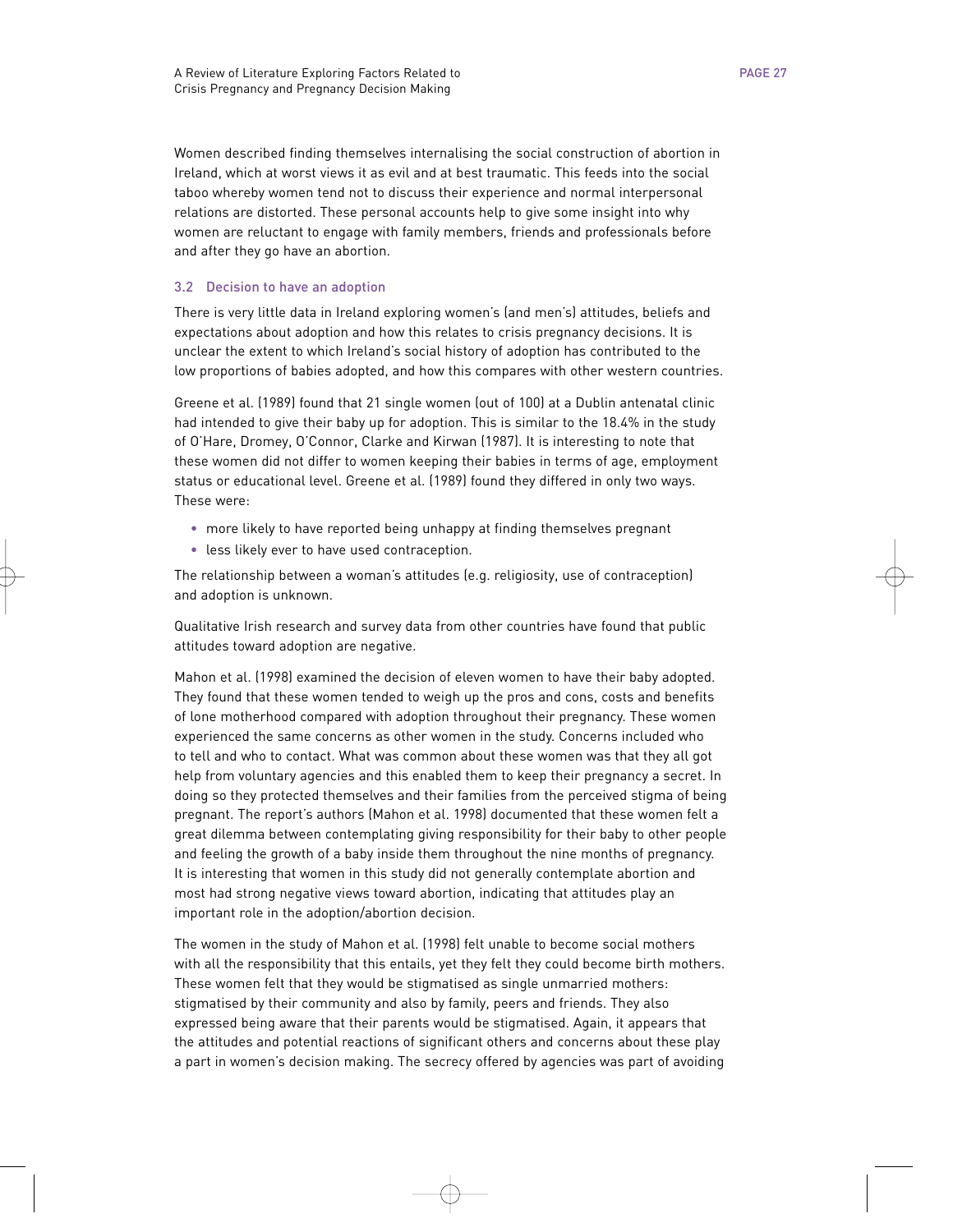the stigma they were sure their pregnancy would bring. The need for secrecy was, in some cases, reinforced by significant others who colluded in the stigmatisation of unmarried mothers. Women found that adoption afforded them protection from the burden of pregnancy: a sense of control over their decision and the knowledge that if they follow through with adoption there is no need to tell anybody about their decision.

Another interesting common facet of these women's responses to being pregnant was that they tended to deny their pregnancy up to a late stage. This contrasted sharply with women who decided to have an abortion and tended to acknowledge their pregnancy immediately. There appears to be no research in Ireland on women who conceal their pregnancies or deny the pregnancy and the psychological implications of this.

In addition to the perceived stigma of lone parenthood, the following other reasons for rejecting lone motherhood were given by the eleven women in the study (Mahon et al. 1998):

- does not want to be a mother at any stage
- does not want a baby at this stage
- difficult for lone mothers to cope end of social life
- economic and social ramifications of lone motherhood
- career and educational opportunities
- partner relationship
- effect of lone motherhood on familial relations
- financially unready, emotionally unready
- living arrangements and accommodation
- loss of independence and freedom dependence on support of parents
- not fair on the baby child-centred consequences, e.g. two parents better than one.

It is clear that attitudes toward lone mothers and being a lone mother played the most important role in these women's decision have their baby adopted. It is important to note these attitudes and perceptions and to recognise that there is some overlap between these concerns and the concerns raised by women who choose an abortion. In general, lone mothers are perceived to be socially and economically disadvantaged and to be 'trapped' into social and economic dependency. Lone motherhood to these women meant that they would be excluded from further employment and educational opportunities and were destined to be on welfare. Lone motherhood was also perceived as excluding women from forming and developing future romantic relationships. Some of these women perceived their future career plans and having a baby as incompatible, hence, adoption remained the only option.

There appears to be little research that tackles the economic considerations and realities for lone motherhood and the cost and benefits to women at different stages of their lives in having an unplanned baby on their own. This is an area for future research.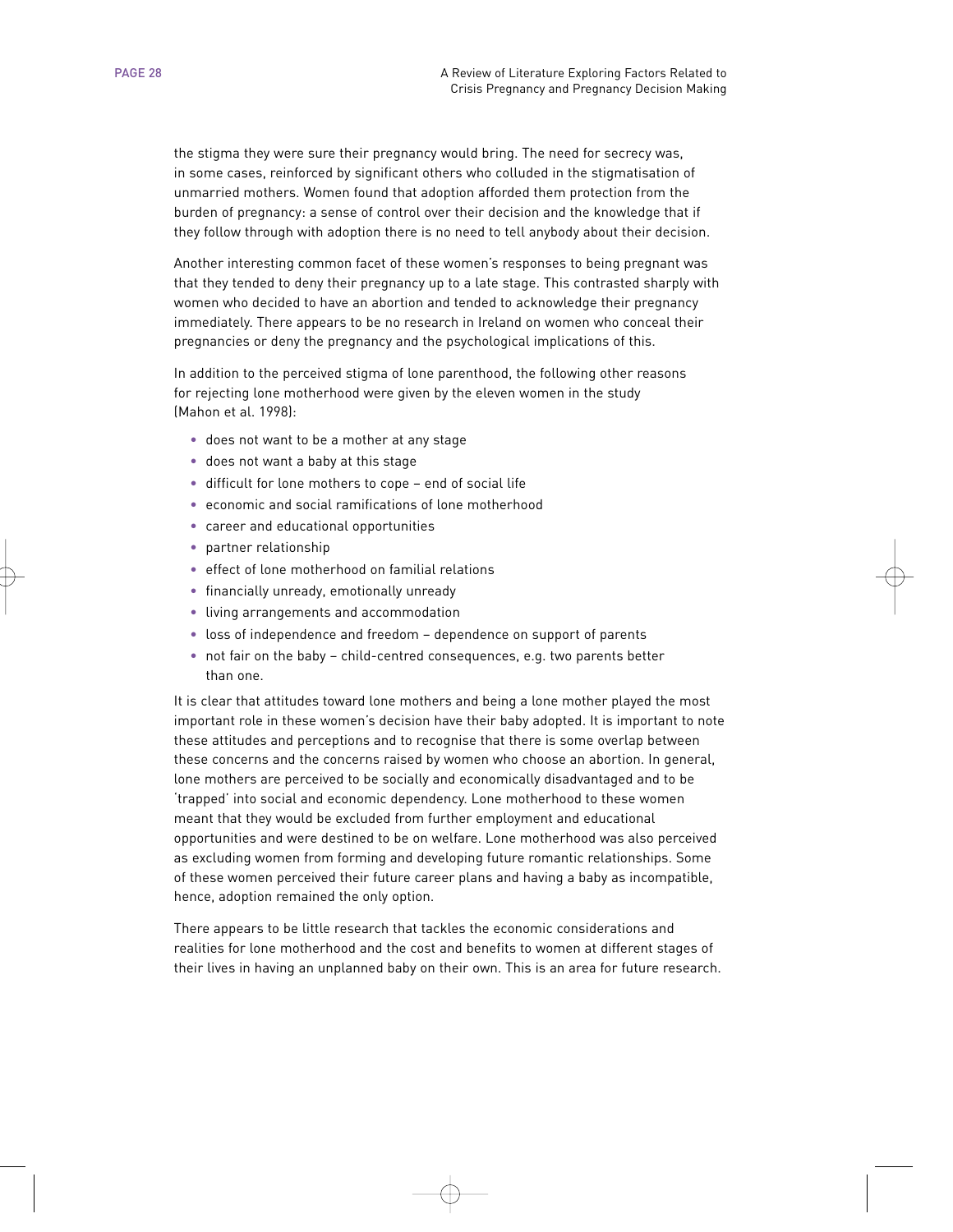#### 3.3 Decision to keep the baby

It is clear that the majority of women who experience a crisis pregnancy in Ireland decide to keep their baby. The following section aims to outline some of the factors thought to influence this decision.

Like the women who chose to have an abortion, the 34 women in the study by Mahon et al. (1998) who chose to keep their babies did so very quickly. When these women did consider the options open to them, they were more likely to consider and access information relating to abortion, rather than adoption. These women tended to feel obliged to carry the personal consequences of pregnancy, arguing that the pregnancy was not the child's fault. For women who had considered abortion, having the support of their partners and parents enabled them to contemplate motherhood instead.

While these women thought that the ideal context for having a child was in a traditional marriage, the prevailing view among this sample was that marriage was not an option and was not considered as a way of 'legitimising' the birth of the baby. Richardson (2000) reported a similar finding in her work with young mothers. The decision by these women to keep their baby was only the first step. After this women needed ongoing support in order to cope and adjust. It was noticeable that formal counselling and help for women in this predicament was much less a feature than it was for women who chose adoption and abortion.

The stigma of lone motherhood was still an issue for these women. Mahon et al. (1998) describe a transformation of identity for these women: their social identity was now stigmatised. Women were concerned about telling friends, people in the community and in the workplace. Telling significant others, and their reactions, were of major importance to women. In particular, the reaction of parents was very important as the parents represented key support systems for women who, in many cases, were dependent on their parents already. It is interesting that for the majority of women, parents were supportive of them at this time. They were supportive in areas that were of particular concern for women. These included:

- accommodation
- childcare
- finance.

Richardson (2000) interviewed 31 young mothers (under 25 years of age) and found that these women made little use of voluntary and statutory agencies, highlighting the important role of family in supporting these women. Lack of use of services was noted by Richardson to be related to lack of accessibility also. With respect to perceived stigma of being a lone parent, Richardson found that most of her sample did not feel stigmatised. This was partly due to the fact that many of their friends and/or siblings also had children outside marriage.

Poverty was also a real issue for the women in Richardson's study, who were attempting to manage on low levels of income. All of the women in this study were on One-Parent Family Payment, with no reliance on maintenance from the fathers of their children. The risk of poverty and welfare dependency among unmarried mothers are consistent findings in Ireland (McCashin 1993).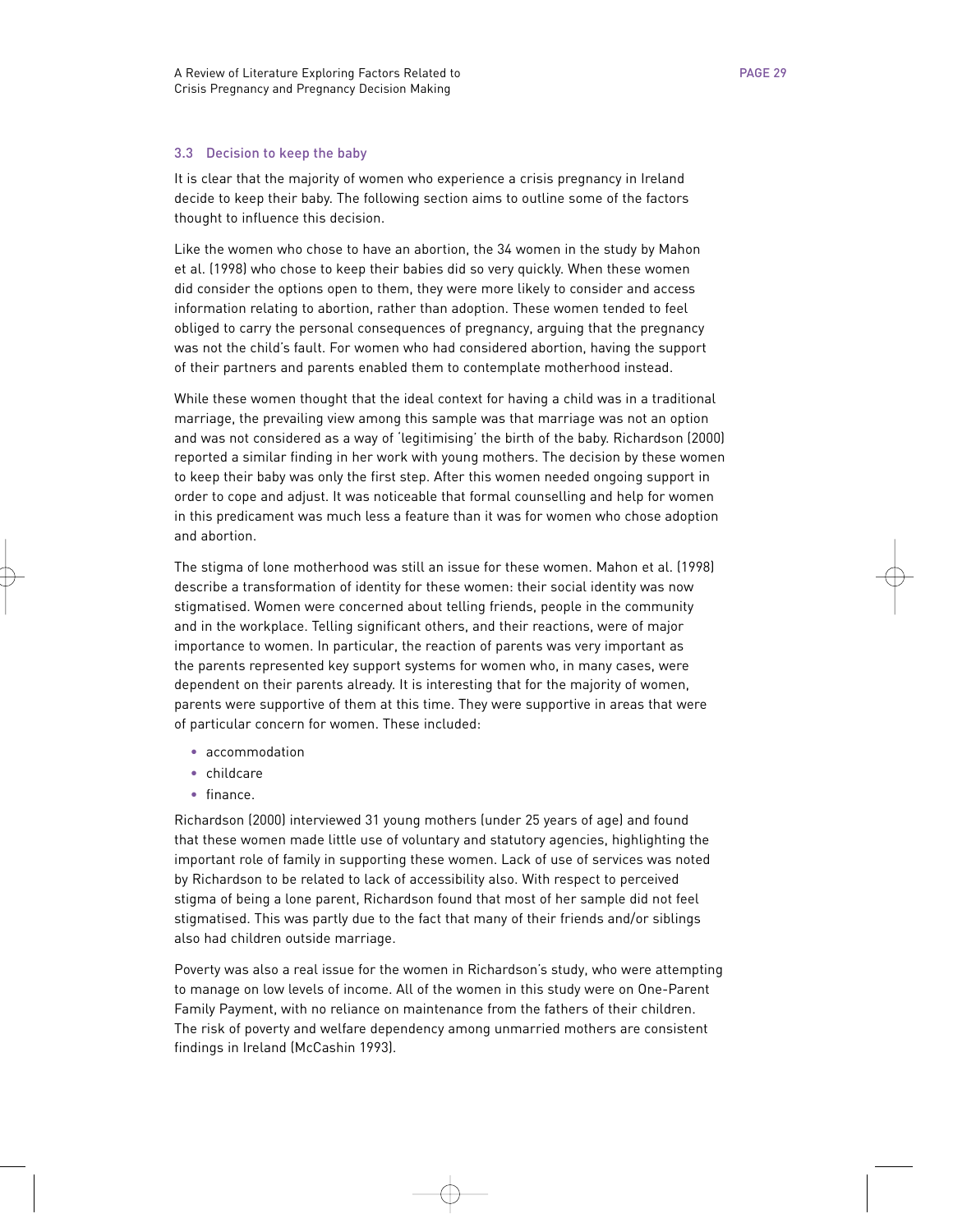McCashin (1993) found that when income data for various households of different types were analysed to calculate risk of poverty, unmarried lone parents were the highest risk category.

It is important to note that pregnancy and lone motherhood did affect women's lives and aspirations, as they had to negotiate work during pregnancy, resolve childcare issues and decide on what to do about their educational plans (Mahon et al. 1998). Many of the women in the research of Mahon et al. (1998) had to give up work due to the incompatibility of pregnancy and work, illness or stigma. The women who stayed in work tended to be those with better jobs. Richardson (2000) found that just over half of the women in her study were in part-time work and the rest were unemployed. Most of this sample wished to work, but were prevented from doing so because of the lack of affordable childcare and the need to travel outside of the local area to obtain work.

In terms of lone mothers' social lives, women felt that their social lives were restricted because of pregnancy and its demands (Mahon et al. 1998).

What is clear from the work of Mahon et al. (1998) is that these women, who opted to keep their babies, were vulnerable socially, emotionally and financially. It is noteworthy that they tended to discuss their pregnancy with significant others (e.g. family/friends). It is likely that the support and reactions of significant others to the pregnancy was a key factor in their decision to keep the baby and how well they coped with as mothers.

# 4.0 Conclusions and recommendations

This section aims to list identifiable gaps in the literature on crisis pregnancy and decision making when faced with a crisis pregnancy. It will also outline key areas for action.

# 4.1 Research gaps

- 1. An up-to-date analysis of the geographical spread of women seeking abortion is required in order to examine if trends found in the 1980s are stable over time. A fuller picture is required of what abortion data represents, in terms of its reliability and how abortion figures are constructed.
- **2.** Ireland has no nationally-representative data on sexual health knowledge, attitudes and behaviour. This detracts from our ability to construct a full picture of the interrelationship between these variables.
- **3.** Theory-driven research attempting to understand the links between attitudes, intentions, relationships etc. is lacking in Irish literature and is much more common in the UK and US.
- **4.** The relationship between self-efficacy, self-esteem and the ability to have the confidence and skills necessary to negotiate the use of condoms is an underresearched subject in the Irish context. While practitioners working in the field infer that skills and self-efficacy are important, these constructs have not been directly studied.
- **5.** There is a distinct lack of focus on the experiences, problems and issues facing men, from a psychological, relationship, contextual and service level perspective,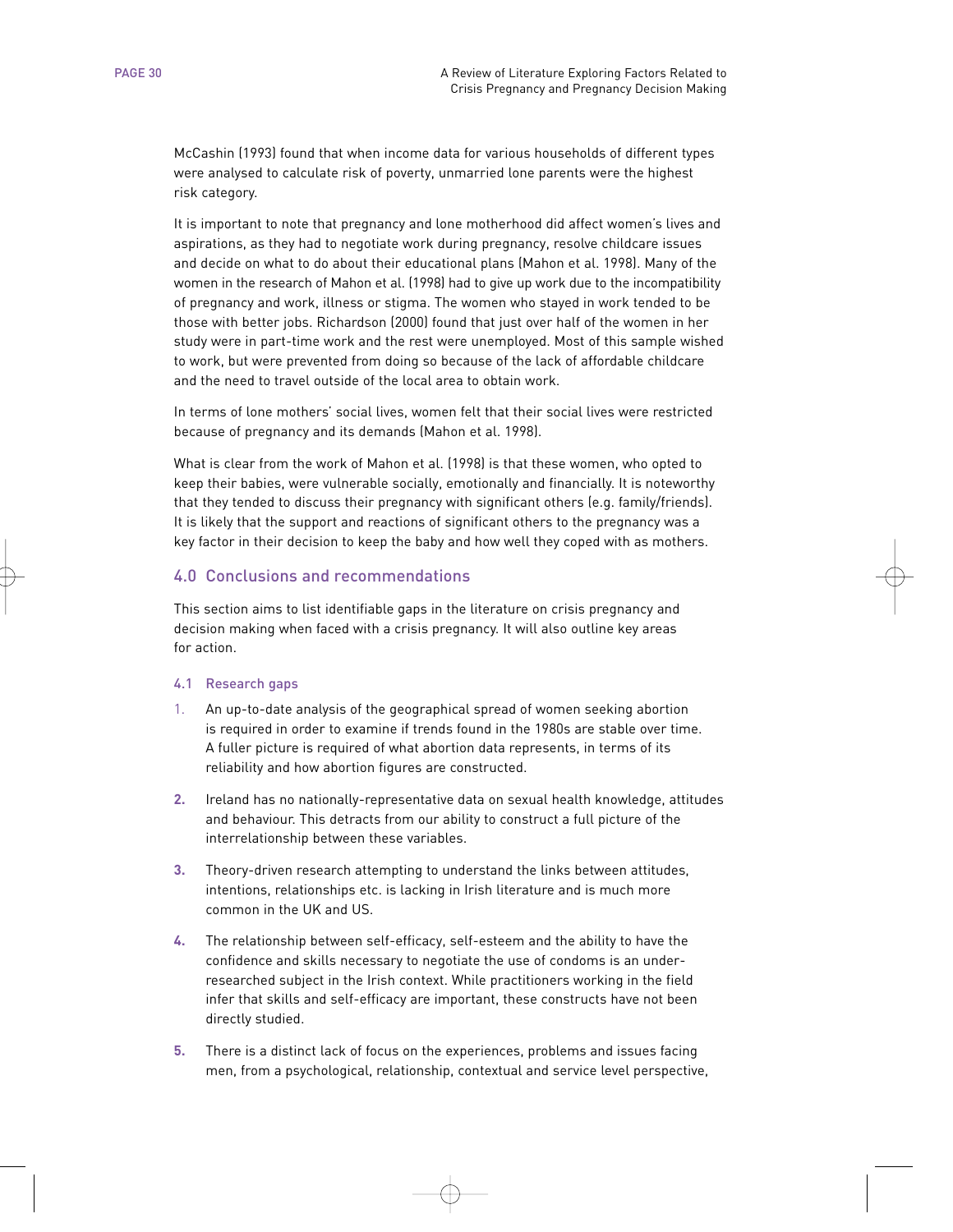for example, the role of men in initiating preventative behaviour. This clear gap in the literature needs to be addressed at all levels and gender comparisons need to be considered in the design of research projects and interventions.

- **6.** Research in Ireland on teenage pregnancy has not directly confronted the role of influencing factors such as desire for a baby, desire to achieve adult status and how this is related to social and economic variables and the life aspirations of women.
- **7.** Research examining contraceptive practices and factors relating to crisis pregnancy in Ireland has been mostly qualitative, using selected samples. This work tends not to be theoretically driven, nor does it explicitly incorporate different levels of analysis, or employ a developmental perspective. It may be that this kind of data would be better able to provide a comprehensive picture of the relative weight of important influencing factors.
- **8.** There is very little research examining the morning-after pill in Ireland, including its legality, women's use of it, what the barriers to use are and the motivating factors for its use.
- **9.** There is a lack of representative data on sex education and sexual practices of young people in Ireland and on the relative importance of peers, parents, community and the role of the media in their lives. There is little data in the Irish context that elaborates the influence of peers on knowledge, attitudes or behaviour.
- **10.** The role of the media and conflicting messages that young people receive about sex appears to be a relatively under-researched field. Research into media influence also needs to address the importance of the messages disseminated by the media in constructing, informing and developing gender norms and normative sexual expectations over time.
- **11.** The role of the media and significant others in informing gender norms among non-adolescent men and women is also worthy of exploration.
- **12.** No quantitative data appears to exist examining risk taking among Irish men and women and how this differs depending on psychological and relationship factors in particular.
- **13.** Research often treats the risk of pregnancy and risk of STIs as discrete and distinct research topics. Qualitative research suggests that individuals having sex do not. It is important to address this finding when deciding upon research questions and planning research designs.
- **14.** Quantitative data outlining the relationship between alcohol and unprotected sex needs to be gathered.
- **15.** There appears to be little in the way of cost-benefit analyses of the economic implications for women when choosing whether to keep a baby (e.g. reality of costs of childcare). There appears to be little analysis of the economic and political cost for government when women are denied access to education and to work due to the perceived 'liability' of being a single parent.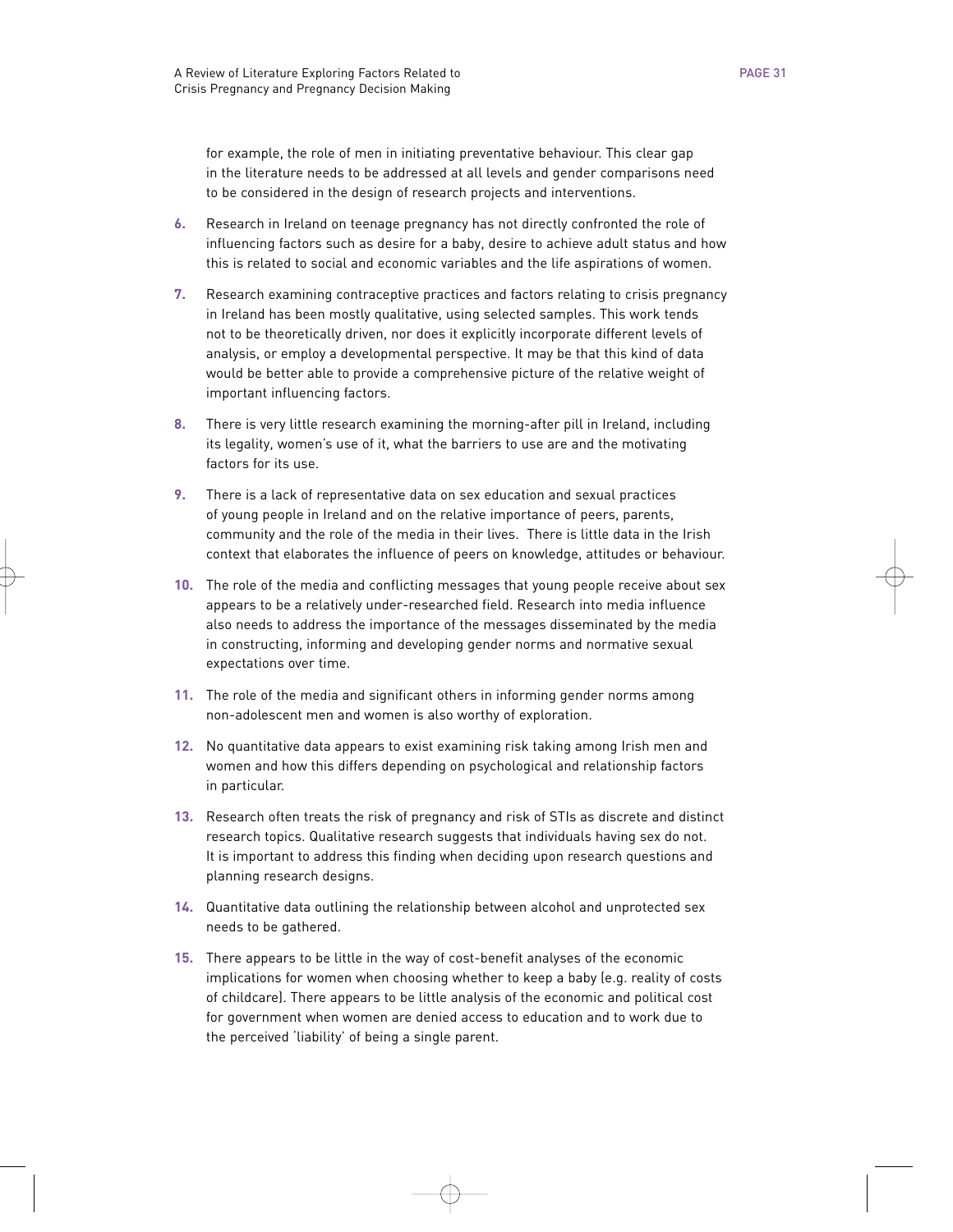- **16.** There is very little Irish data exploring public attitudes to adoption and the role of socio-historical factors in women's decisions not to have an adoption. There is also very little current research examining the psychological effects of adoption and the supports that women require when they choose to have their baby adopted.
- **17.** There is a lack of quantitative data exploring the supports that women rely on when faced with crisis pregnancy and the supports that they would find helpful.
- **18.** Women's experience of supports and in particular crisis pregnancy supports is in the main unexplored.

#### 4.2 Implications for action

- **1.** Sex education, at the individual, family and policy level requires strategic planning. This action will be facilitated by reviews of best practice in sexual health education programmes.
- **2.** The critical role of parents in sex education and pregnancy prevention needs to be acknowledged and directly incorporated into preventative strategies. This needs to be complemented by an understanding of the support needs of parents in relation to facilitating healthy sexual behaviours.
- **3.** The role of the media, and how it can be employed to positively affect and communicate healthy sexual messages to young people, needs to be explored.
- **4.** Attitudes and thought processes that contribute to sexual risk taking (e.g. fertility denial) need to be challenged and contextualised in terms of people's experiences for maximum effect.
- **5.** Situational factors that give rise to unsafe sex and risk taking need to be highlighted and challenged. This is especially relevant with respect to the role of alcohol and contraceptive failure.
- **6.** The sex educational needs of men should be addressed, especially with respect to sexual stereotypes and masculinity. It is clear that truly effectual interventions will have to directly involve men, with the aim of empowering them to avail of services that meet their needs and promote healthy sexual behaviours.
- **7.** Service level factors need to be holistically addressed with respect to meeting the needs of various clients, facilitating access and promoting inter-agency collaboration to provide the best services for women and men.
- **8.** Widespread myths need to be identified and directly challenged. This is a key factor affecting behavioural norms and women's pregnancy decision making.
- **9.** Theoretical strides need to be made in order to facilitate strategic planning and rigorous evaluation.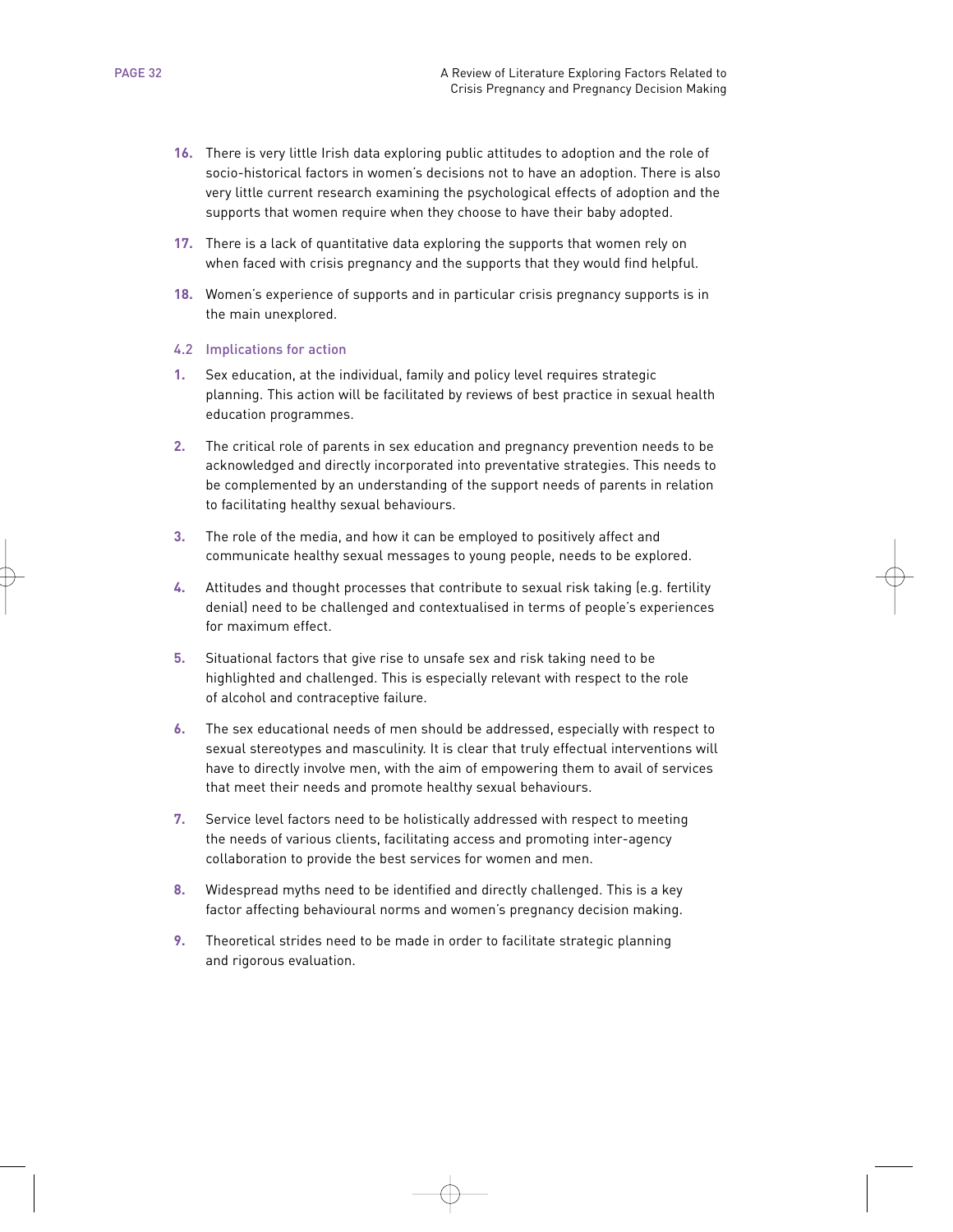# References

Abraham, C., Sheerin, Spear and Dominci (1992). Health Beliefs and Promotion of HIV Preventative Interventions Among Teenagers: A Scottish perspective. Health Psychology. Vol. 11 (6), pp. 363-370.

Alder, N.E. and Tschann, J.M. (1993). Conscious and preconscious motivation for pregnancy among female adolescents. In A. Lawson and D.L. Rhode (eds.). The Politics of Pregnancy. (1993). Yale University Press. New Haven & London.

Alder, N.E. and Tschann, J.M. (1996) Conscious and Preconscious Motivation for Pregnancy among Female Adolescents. In A. Lawson & D. Rhode (eds.). The Politics of Pregnancy: Adolescent sexuality and public policy. Yale University Press. New Haven & London.

Bagnall, G., Plant, M. and Warwick, W. (1990). Alcohol, drugs and AIDS-related risks: results from a prospective study. AIDS Care, 2: 309-317.

Baker, S.A., Morrison, D.M. Carter, W.B. and Verdon, M.S. (1996). Using the Theory of Reasoned Action to understand the decision to use condoms in an STD clinic population. Health Education Quarterly, Nov 23(4): 528-542.

Bandura, A. (1989). Self regulation of motivation and action through internal standards and goal systems. In L.A. Previn (ed.) Goal concepts in personality and social psychology. Lawrence Erlbaum. NJ Hillsdale.

Bonner, C. (1996). Sexual Practices of 16-18 year olds in the Midland Health Board. Department of Public Health in Midland Health Board.

Boyle, M. (2000). The Experience of Abortion: A contextualist view. In J.M. Ussher (ed.). Women's Health: Contemporary International Perspectives, Leicester: British Psychological Society.

Boyle, M. (1991). Decision Making for Contraception and Abortion. In M. Pitts and K. Phillips (eds.). The Psychology of Health. Routledge: London.

Bromham, D., and Cartmill, R. (1993). 'Are current sources of contraceptive advice adequate to meet changes in contraceptive practice? A study of patients requesting termination of pregnancy'. The British Journal of Family Planning, 19: 179-183.

Brook, S.J. (1991). Do combined oral contraceptive users know how to take the pill correctly? British Journal of Family Planning. Vol. 17 pp. 18-20.

Brooks-Gunn, J. and Firstenberg, F.F. (1989). Adolescent Sexual Behaviour. American Psychologist. Vol. 44. pp 249-257.

Burke, S. (1983). Profile of the first 202 women to attend Open Door counselling. Dublin: Open Door Counselling Ltd.

Cheesbrough, S. Ingham, R. and Massey, D. (1999). Reducing the rate of teenage conceptions: Data from Europe. Health Education Authority. London 1999.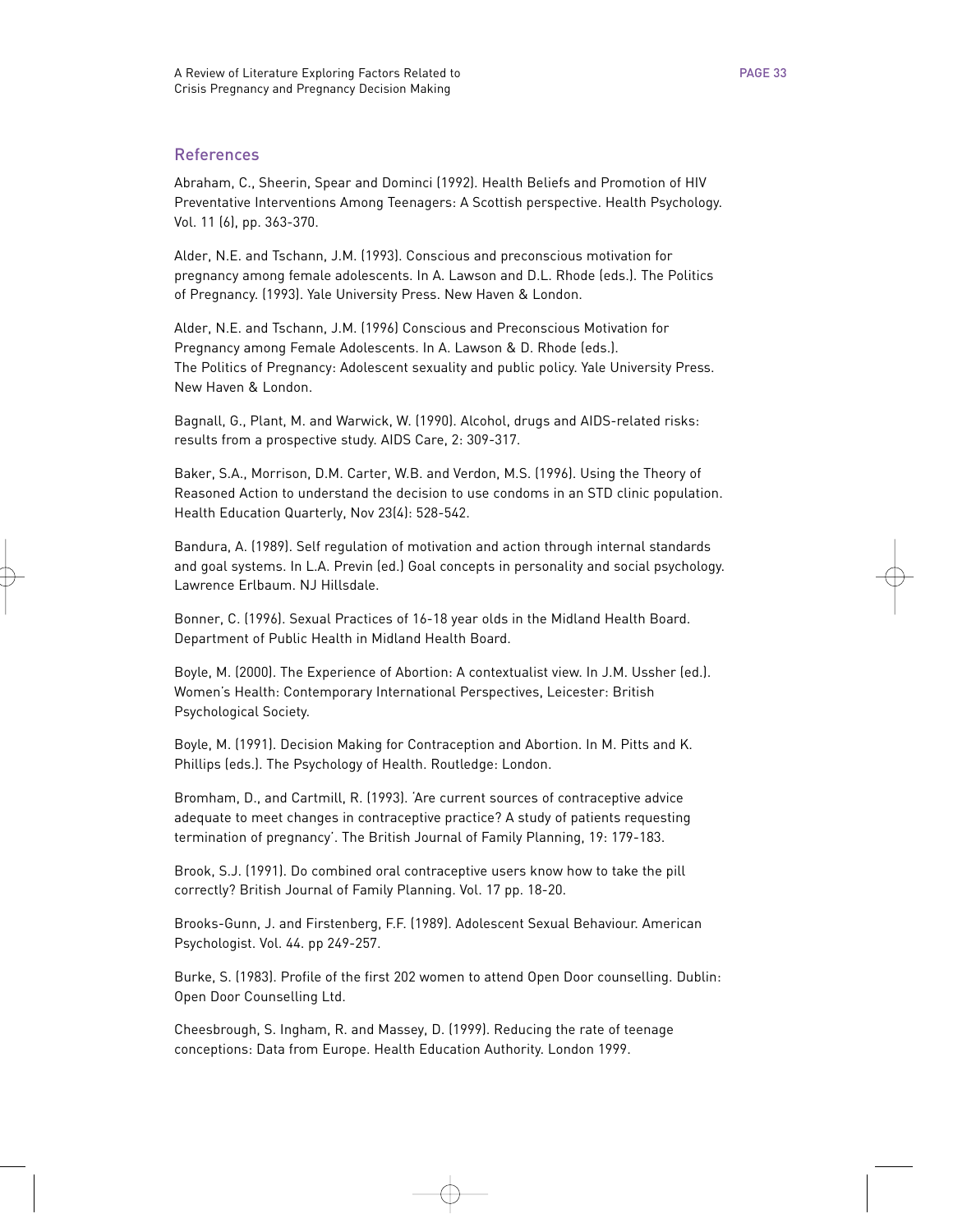Courtney, D. (1995). 'Demographic Structure and Change in the Republic of Ireland and Northern Ireland' in Clancy, P. et al. (ed.) Irish Society: Sociological Perspectives. Dublin: Institute of Public Administration.

Dean, G., Walsh, D., O'Hare, A. and McLoughlin, H. (1985). Termination of Pregnancy, England 1984, Women from the Republic of Ireland. Dublin: The Medico-Social Research Board.

Dempsey, M., Heslin, J. and Bradley, C. (2001). The experience of teenage pregnancy in the south east of Ireland. Synopsis of a detailed report submitted to the South Eastern Health Board in March 2000.

Duncan, G., Harper, C., Ashwell, E., Mant, D., Buchan, H. and Jones, L. (1990). Termination of pregnancy: lessons for prevention. British Journal of Family Planning. Vol 15. pp 112-117.

Fahey, T. and Russell, H. (2001). Family Formation in Ireland: Trends, data needs and implications. Policy Research Series 43. Economic and Social Research Institute. Dublin.

Fine-Davis, M. (1983). A Society in Transition: Structure and Determinants of Attitudes Toward the Role and Status of Women in Ireland. Psychology of Women Quarterly. Vol 8(2). Pp113-132.

Finlay, A. (1995). Adolescent Reproductive Behaviour in the Western Health & Social Services Board Area. A Study carried out by the Centre for Health and Social Research, University of Ulster.

Finlay, A. (1996). 'Teenage Pregnancy, Romantic Love and Social Science- an uneasy relationship' in James, V. and Gabe, J. (eds.) Health and the Sociology of Emotions. Oxford: Blackwell Publishers Ltd.

Fitzpatrick, C., Fitzpatrick, P.E. and Turner, M. (1997). Profile of patients attending a Dublin adolescent antenatal booking clinic. Irish Medical Journal. 90 (3)

Francome, C. (1992). Irish women who seek abortions in England. Journal of Family Planning Perspectives, 24:264-269.

Fletcher, R. (1995). Silences: Irish Women and Abortion. Feminist Review 50: 44-66.

Gold, R. S., Karmiloff-Smith, A., Skinner, M. J., and Morton, J. (1992). Situational factors and thought processes associated with unprotected intercourse in heterosexual students. AIDS Care, 4.

Greene, S. (2000). Choosing a lifespan developmental orientation. In J.M. Ussher (ed.). Women's Health: Contemporary International Perspectives, Leicester: British Psychological Society.

Greene, S.M., Joy, M.T., Nugent, J.K. and O'Mahony, P. (1989). Contraceptive practice of Irish married and single first-time mothers. Biosocial Science, 21: 379-385.

Health Promotion Agency. (2000) Health Behaviour of School Children in Northern Ireland. A report on the 1997/1998 Survey. Health Promotion Agency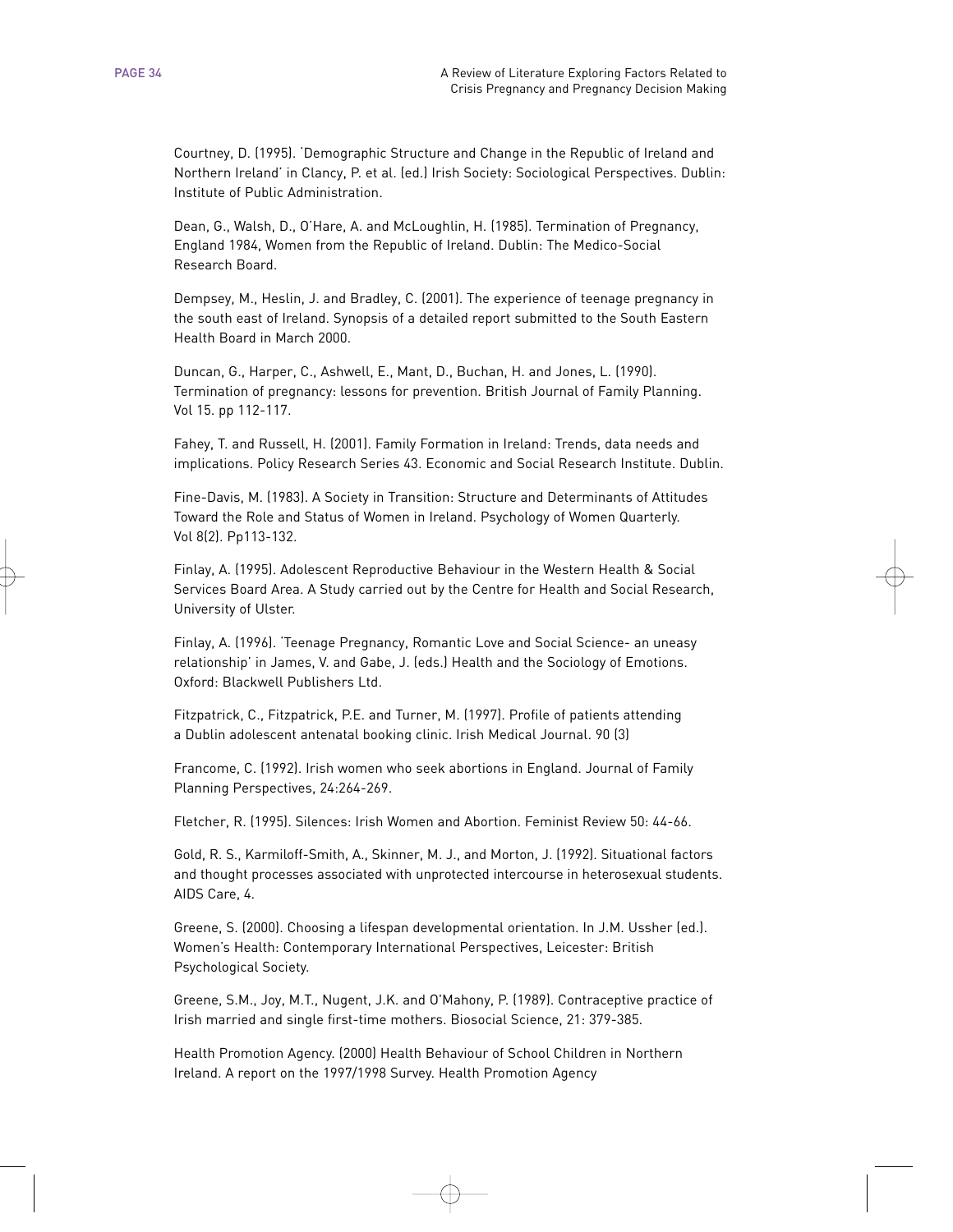Holmgren, K. (1994). Repeat abortion and contraceptive use: report from an interview study in Stockholm. Gynaecological and Obstetric Investigations. Vol. 37, pp. 254-259.

Hosie, A. (2002). Sexual health policy analysis in selected European countries. Edinburgh, Health Education Board Scotland.

Houghton, A. (1994). Knowledge of contraception in abortion seekers compared with other pregnant and non-pregnant women. The British Journal of Family Planning, 20:69-72.

Hyde, A. (1996). Unmarried pregnant women's accounts of their contraceptive practices: A qualitative analysis. Irish Journal of Sociology, 6: 179-211.

Ingham, R. and Partridge R. (2002). A review of sexual health policies and trends in the USA, Australia and New Zealand: A report for the Health Education Board Scotland. Edinburgh, Health Education Board Scotland.

Jackson, P. (1989). 'Outside the Jurisdiction – Irishwomen seeking Abortion' pp 204-223, in Curtin, Chris et al.(eds), Gender in Irish Society, Galway: Galway University Press, 1987.

Johnson, S.A. and Green, V. (1993). Female Adolescent Contraceptive Decision Making and Risk Taking. Adolescence 28: 81-96.

Kane, R. and Wellings, K. (1999). Reducing the rate of teenage conceptions: data from Europe. Health Education Authority, London.

Kontula, O. and Rimpela, M. (1988). The knowledge of young people on sexual development. Cited in A. Hosie (2002). Sexual health policy analysis in selected European countries. Edinburgh, Health Education Board Scotland.

Lagana, L. and Hayes, D. (1993). Contraceptive Health Programs for Adolescents: A Critical Review. Adolescence, 28: 347-359.

Leigh, B.C. (1990). The relationship of substance use during sex to high risk sexual behaviour. The journal of sex research. Vol 27. pp. 199-213.

Mahon, E., Conlon, C. and Dillon, L. (1998). Women and Crisis Pregnancy. The Stationery Office, Government Publications, Dublin.

Mackey Evaluation and Research (2002). 'A Qualitative Evaluation of the Sexual Health of Young People in the Midland Health Board Region'. Report to the Midland Health Board.

McCashin, A. (1993). Lone Parents in Ireland: A Local Study. Dublin: Oak Tree Press in association with Combat Poverty.

McHale, E. and Newell, J. (1997). Sexual Behaviour and Sex Education in Irish Schoolgoing Teenagers. International Journal of Sexually Transmitted Disease and AIDS. 8: 196 – 200.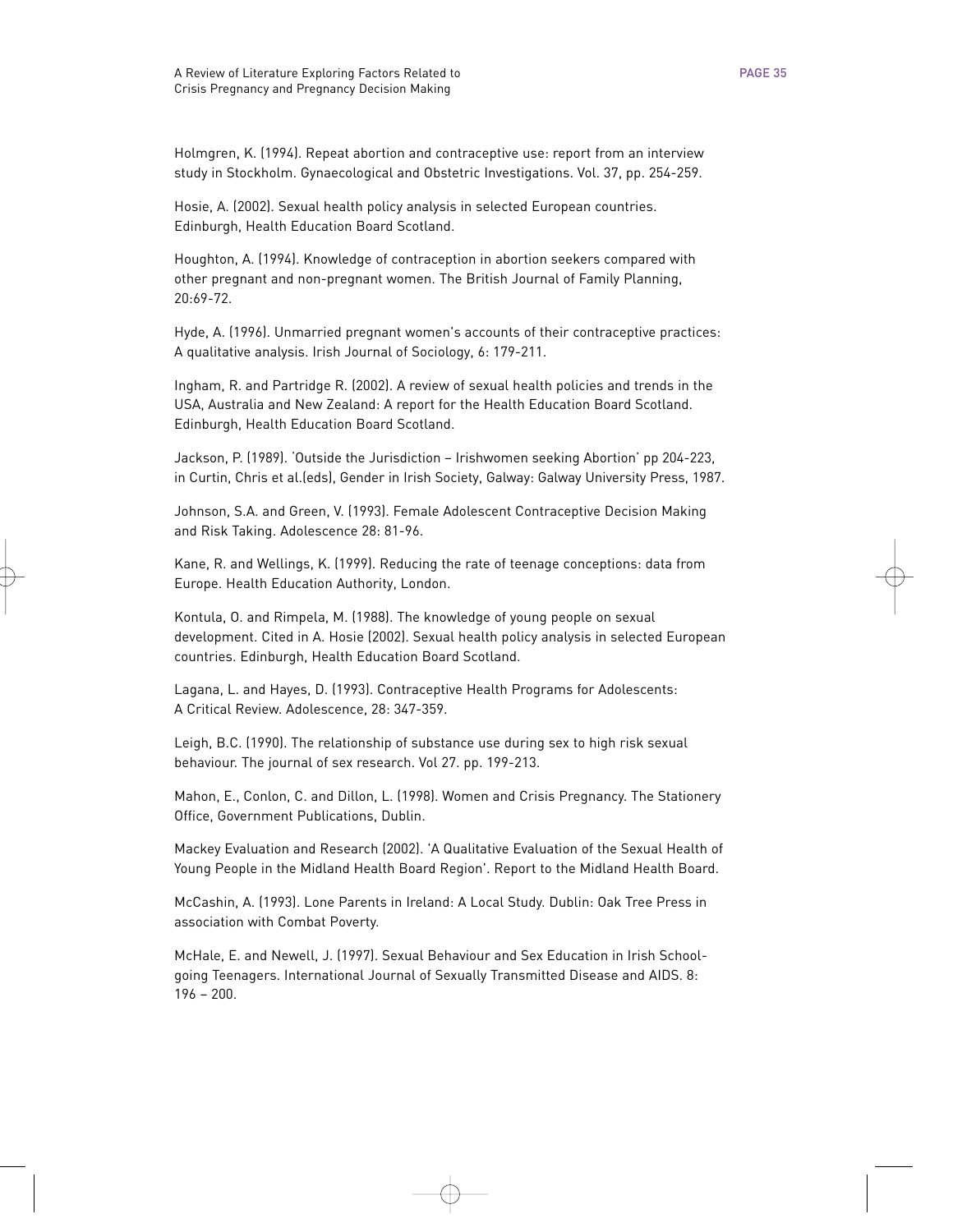Miller, W.B. (1992). An empirical study of the psychological antecedents and consequences of induced abortion. Journal of Social Issues. Vol. 48. pp 67-93.

Morrison (1985). Adolescent contraceptive behaviour: A Review. Psychological Bulletin. 98. pp 538-568.

Morrison, D. M. (1989). Predicting Contraceptive Efficacy: A Discriminant Analysis of Three Groups of Adolescent Women. Applied Social Psychology 19;17:1431-1452.

O' Hare, A., Dromey, M., O'Connor, A., Clarke, M. and Kirwan, G. (1987). Mothers Alone. Federation of services for unmarried parents and their children. Dublin.

O'Shea, B. (1990). Unplanned Pregnancy: A survey from a Dublin Teaching Hospital. Forum 6: 95-97.

Phoenix, A. (1991). Young Mothers. Polity Press. Cambridge.

Raymond, M. (2002). The crystal vat: sex, teenagers and media culture. Young People and Sexual Health: Report of a deliberative seminar. Health Education Board for Scotland. 2002.

Richard, R. and Van Der Pligt, J. (1991). Factors affecting condom use among adolescents. Journal of Community and Applied Social Psychology, 1.

Richardson, V. (2000). Young Mothers: A study of young single mothers in two communities. A study commissioned by the Vincentian Partnership for Justice. Social Science Research Centre. University College Dublin. Ireland.

Richardson, V. (1993). Mothers Too Soon: A study of the decision making process of unmarried pregnant adolescents. PhD thesis submitted to Department of Social Policy and Social Work, University College Dublin. November 1993.

Richardson, V. (1991). Decision making by unmarried mothers. Irish Journal of Psychology. Vol. 12 (2). Pp 165 - 181.

Riddick, R. (1993). 'Profile Report'. Dublin: Irish Family Planning Association Pregnancy Counselling Service.

Robertson, J.A. and Plant, M.A. (1988). Alcohol, Sex and Risk of HIV infection. Drug and Alcohol Dependence. Vol 22. pp. 75-78.

Robinson, B.E. (1988). Teenage Pregnancy from the Father's Perspective. American Journal of Orthopsychiatry. Vol 58 (1). January pp. 46 -51.

Rynne, A. and Lacey, L. (1983). A survey of 249 Irish women interviewed while pregnant and out of wedlock between September 1982 and July 1983 Unpublished paper cited in A. Hyde (1996). Unmarried pregnant women's accounts of their contraceptive practices: A qualitative analysis. Irish Journal of Sociology, 6: 179-211.

Russo, N.F., Horn, J.D. and Schwartz, R. (1992). US abortion in context: selected characteristics and motivations of women seeking abortions. Journal of Social Issues. 48. pp. 183-202.